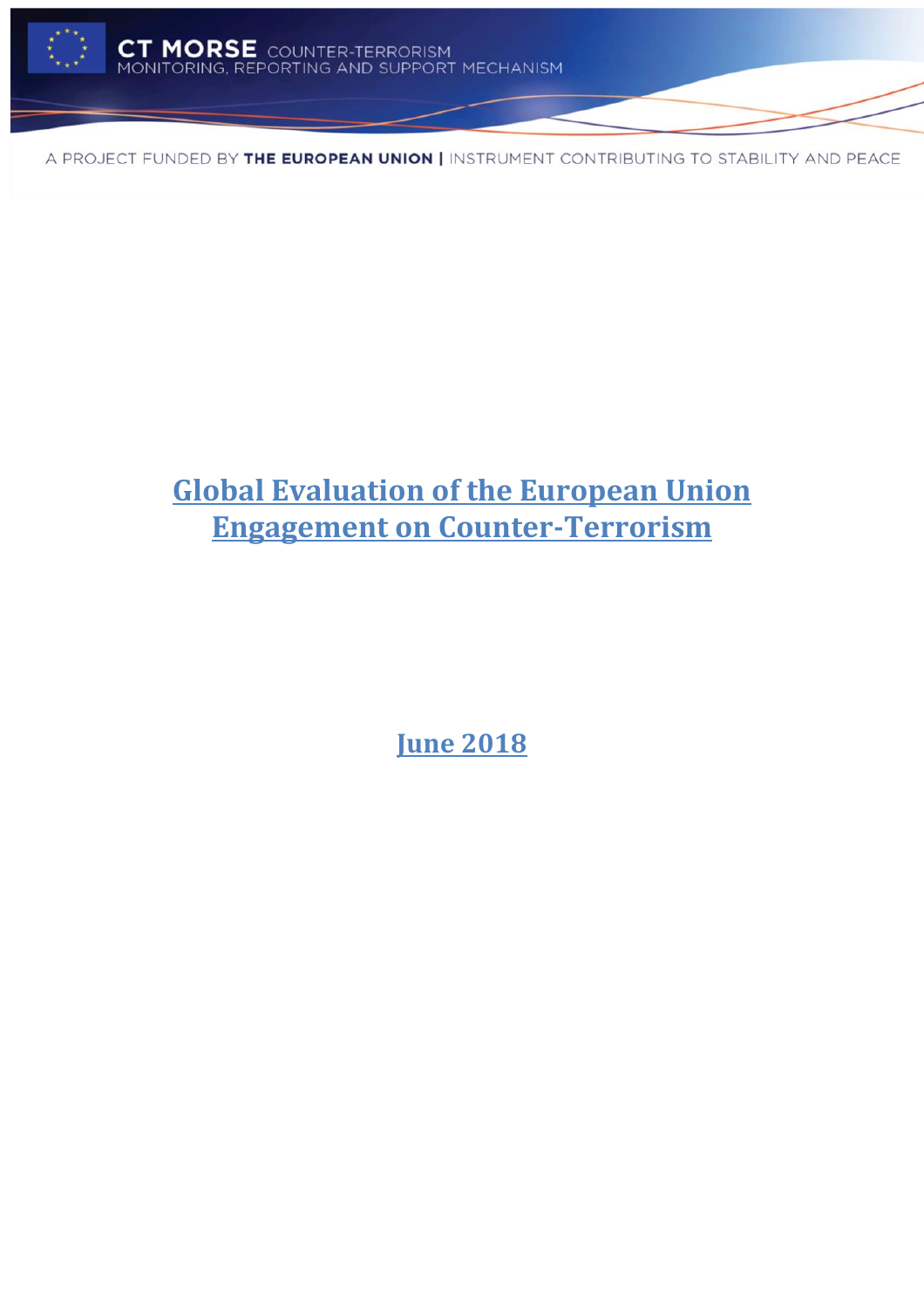

The report has been prepared by: Andrew Glazzard (RUSI) and Alastair Reed (ICCT)





This publication has been produced with the assistance of the European Commission. The contents of this publication are the sole responsibility of the authors and can in no way be taken to reflect the views of the European Union.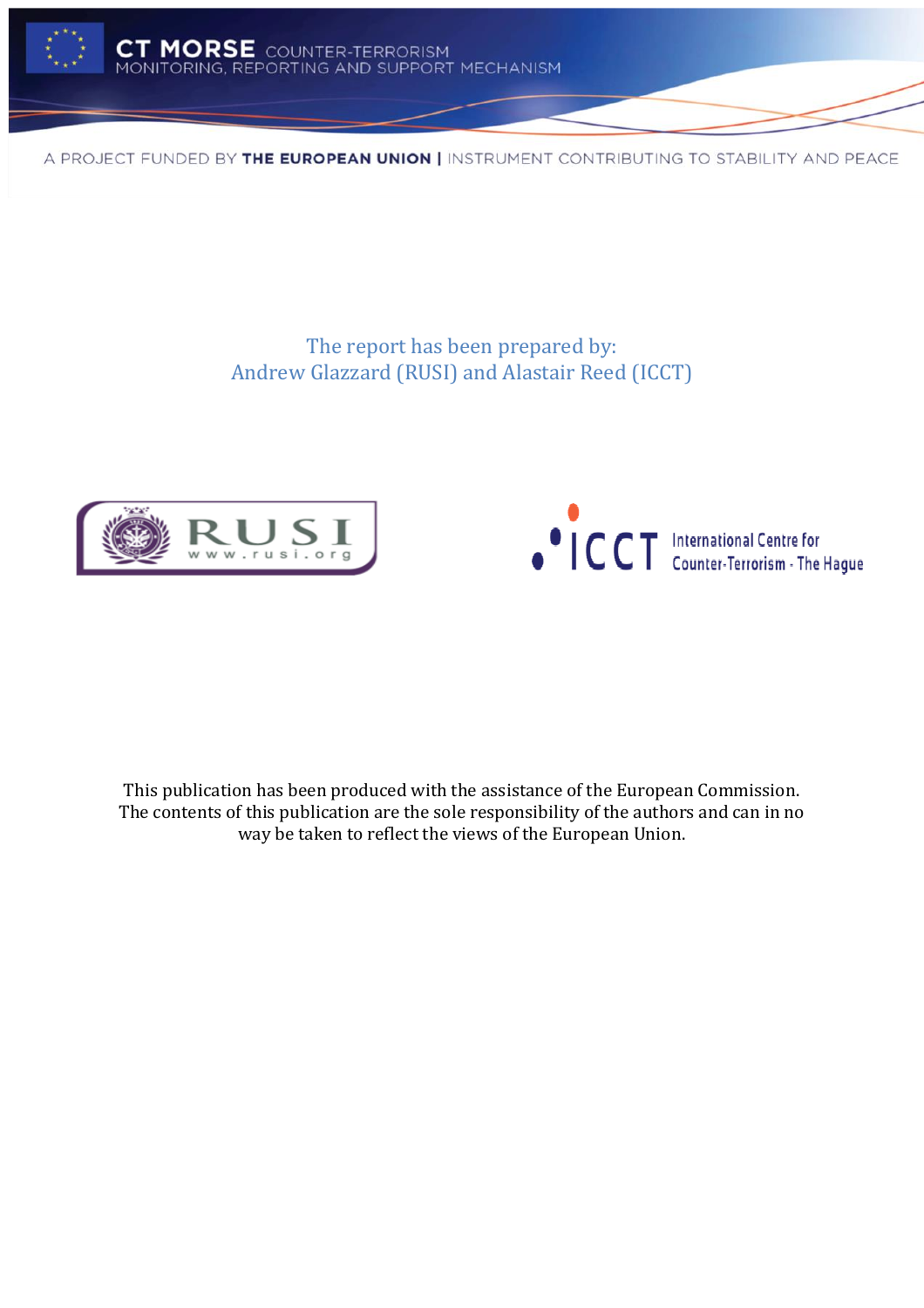

# **Contents:**

| 1.   |  |  |  |
|------|--|--|--|
| 2.   |  |  |  |
| 2.1  |  |  |  |
| 2.2  |  |  |  |
| 2.3  |  |  |  |
| 2.4  |  |  |  |
| 2.5  |  |  |  |
| 3.   |  |  |  |
| 3.1  |  |  |  |
| 3.2  |  |  |  |
|      |  |  |  |
|      |  |  |  |
|      |  |  |  |
| 3.3  |  |  |  |
| 3.4  |  |  |  |
| 3.5  |  |  |  |
| 3.6  |  |  |  |
| 3.7  |  |  |  |
| 3.8  |  |  |  |
| 3.9  |  |  |  |
| 3.10 |  |  |  |
|      |  |  |  |
| 4.1  |  |  |  |
| 4.2  |  |  |  |
|      |  |  |  |
|      |  |  |  |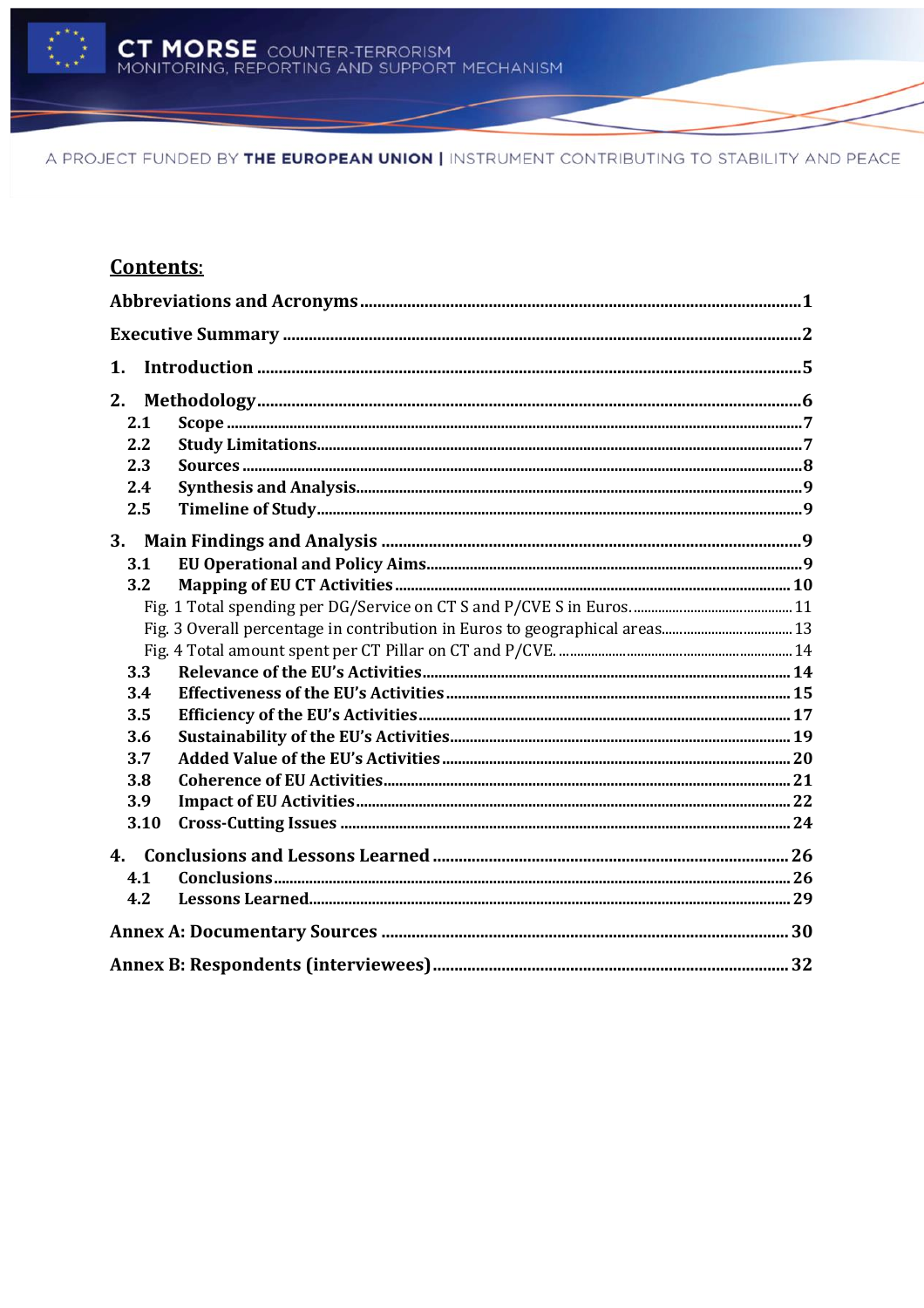

#### <span id="page-3-0"></span>**ABBREVIATIONS AND ACRONYMS**

| AML              | Anti Money Laundering                                              |
|------------------|--------------------------------------------------------------------|
| CASE             | <b>Civil Aviation Security</b>                                     |
| <b>CBRN</b>      | Chemical, Biological, Radiological or Nuclear (Weapons)            |
| <b>CBSD</b>      | Capacity Building for Security and Development                     |
| <b>CFT</b>       | Combating the Financing of Terrorism                               |
| CoE              | <b>Centre of Excellence</b>                                        |
| CT               | Counter-Terrorism                                                  |
| CS <sub>O</sub>  | Civil Society Organisation                                         |
| <b>CVE</b>       | <b>Countering Violent Extremism</b>                                |
| DCI              | <b>Development Cooperation Instrument</b>                          |
| EDF              | <b>European Development Fund</b>                                   |
| <b>EEAS</b>      | <b>European External Action Service</b>                            |
| EIDHR            | European Instrument for Democracy and Human Rights                 |
| ENI              | European Neighbourhood Instrument                                  |
| <b>EUTF</b>      | European Union Trust Fund (Emergency Trust Fund for Africa)        |
| <b>DAC</b>       | Development Assistance Committee (OECD)                            |
| <b>DDR</b>       | Disarmament, Demobilisation and Reintegration                      |
| DG-DEVCO         | Directorate-General for International Cooperation and Development  |
| DG-HOME          | Directorate-General for Migration and Home Affairs                 |
| DG-JUST          | Directorate-General for Justice and Consumers                      |
| <b>DG-NEAR</b>   | Directorate-General for Neighbourhood and Enlargement Negotiations |
| <b>EDF</b>       | European Development Fund                                          |
| EU               | <b>European Union</b>                                              |
| <b>FATF</b>      | <b>Financial Action Task Force</b>                                 |
| <b>FPI</b>       | Service for Foreign Policy Instruments                             |
| <b>FTFs</b>      | <b>Foreign Terrorist Fighters</b>                                  |
| <b>GCERF</b>     | Global Community Engagement Resilience Fund                        |
| <b>GCTF</b>      | Global Counter-Terrorism Forum                                     |
| <b>ICCT</b>      | International Centre for Counter-Terrorism, The Hague              |
| <b>IcSP</b>      | Instrument contributing to Stability and Peace                     |
| <b>IfS</b>       | <b>Instrument for Stability</b>                                    |
| <b>IGAD</b>      | Inter-Governmental Authority for Development                       |
| III              | International Institute for Justice                                |
| M&E              | Monitoring and Evaluation                                          |
| N <sub>G</sub> O | Non-Governmental Organisation                                      |
| 0DA              | <b>Official Development Assistance</b>                             |
| <b>OECD</b>      | Organisation for Economic Cooperation and Development              |
| P/CVE            | Preventing and Countering Violent Extremism                        |
| <b>RAN</b>       | <b>Radicalisation Awareness Network</b>                            |
| <b>RUSI</b>      | Royal United Services Institute                                    |
| SSR              | <b>Security Sector Reform</b>                                      |
| <b>STRIVE</b>    | Strengthening Resilience to Violent Extremism                      |
| <b>TAIEX</b>     | Technical Assistance and Information Exchange Instrument           |
| <b>UN CTED</b>   | UN Counterterrorism Executive Directorate                          |
| <b>UNDP</b>      | <b>UN Development Programme</b>                                    |
| <b>UNODC</b>     | UN Office on Drugs and Crime                                       |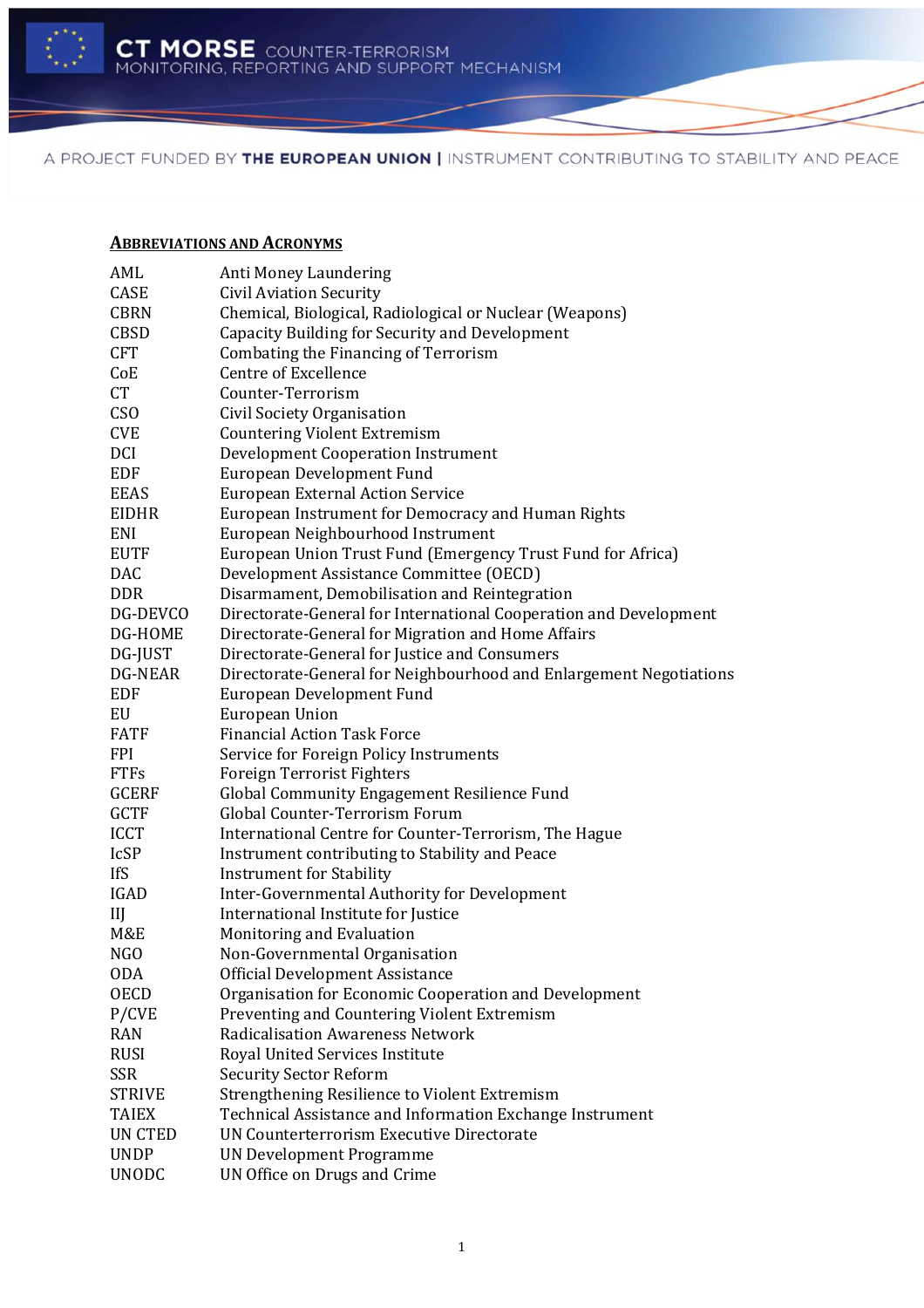

#### <span id="page-4-0"></span>**EXECUTIVE SUMMARY**

This report presents the findings of an evaluation of the EU's external interventions in counter-terrorism (CT), including preventing and countering violent extremism (P/CVE) carried out in the first semester of 2018. The evaluation does not cover the entirety of the EU's CT interventions, but only those financed by the EU's external instruments.

The purpose of the evaluation is to assess the relevance, coherence, efficiency and impact of the EU's interventions in order to determine the extent to which the objectives and desired outcomes of the EU's CT policy have so far been achieved.

The evaluation found that the EU has become a major actor in CT and P/CVE external assistance, and the scale and speed of investment (from a standing start in 2011) has been impressive. In addition to its global actions, the EU's CT and P/CVE interventions financed via the external instruments cover around 40 countries in all high-threat regions and many areas where the threat may be lower, incipient or in abeyance, but significant nonetheless. The EU succeeds in balancing operational priorities and opportunities with comprehensive coverage. The EU's ability to mobilise resources on such a scale demonstrates responsiveness, while the geographical scope of its actions speaks of reach.

The evaluation confirms that the EU has responded to the thematic and geographic priorities outlined in the Council Conclusions on Counterterrorism (2015 and 2017).

Looking at the ongoing external programmes, it can be assessed that the EU is active (implementing ongoing initiatives or developing specific actions) in thematic areas prioritized in the Council Conclusions, including an increasing involvement in P/CVE, countering terrorist financing and money laundering, supporting partner countries to strengthen their criminal justice response and aviation security.

Geographically, the EU has increased external efforts in the areas privileged by the Council Conclusions maintaining and/or increasing CT activities in the following regions: Middle East and North Africa (MENA), Western Balkans, Turkey, Sahel and the Horn of Africa.

The EU can however do more to explain what it is seeking to achieve in CT and P/CVE and how external interventions support its strategic aims. To build upon these impressive achievements, the EU should update its 2005 CT Strategy to better reflect its ambitions for external CT and P/CVE assistance, and develop an external assistance plan anchored to the Strategy. In particular, the EU should consider the relationship between internal and external CT and P/CVE activities, and the balance of investment between the four pillars of the 2005 CT strategy in external assistance. There would be significant benefit in codifying the various sources of objectives and policy into a single statement that combines strategic vision with more tactical direction, setting out what the EU is seeking to achieve in its external actions, how it will use its resources and capabilities to do so, and the criteria for success. Regional and country strategies, whether limited to CT and P/CVE or concerned with the EU's engagement more broadly, should reflect this updated strategy.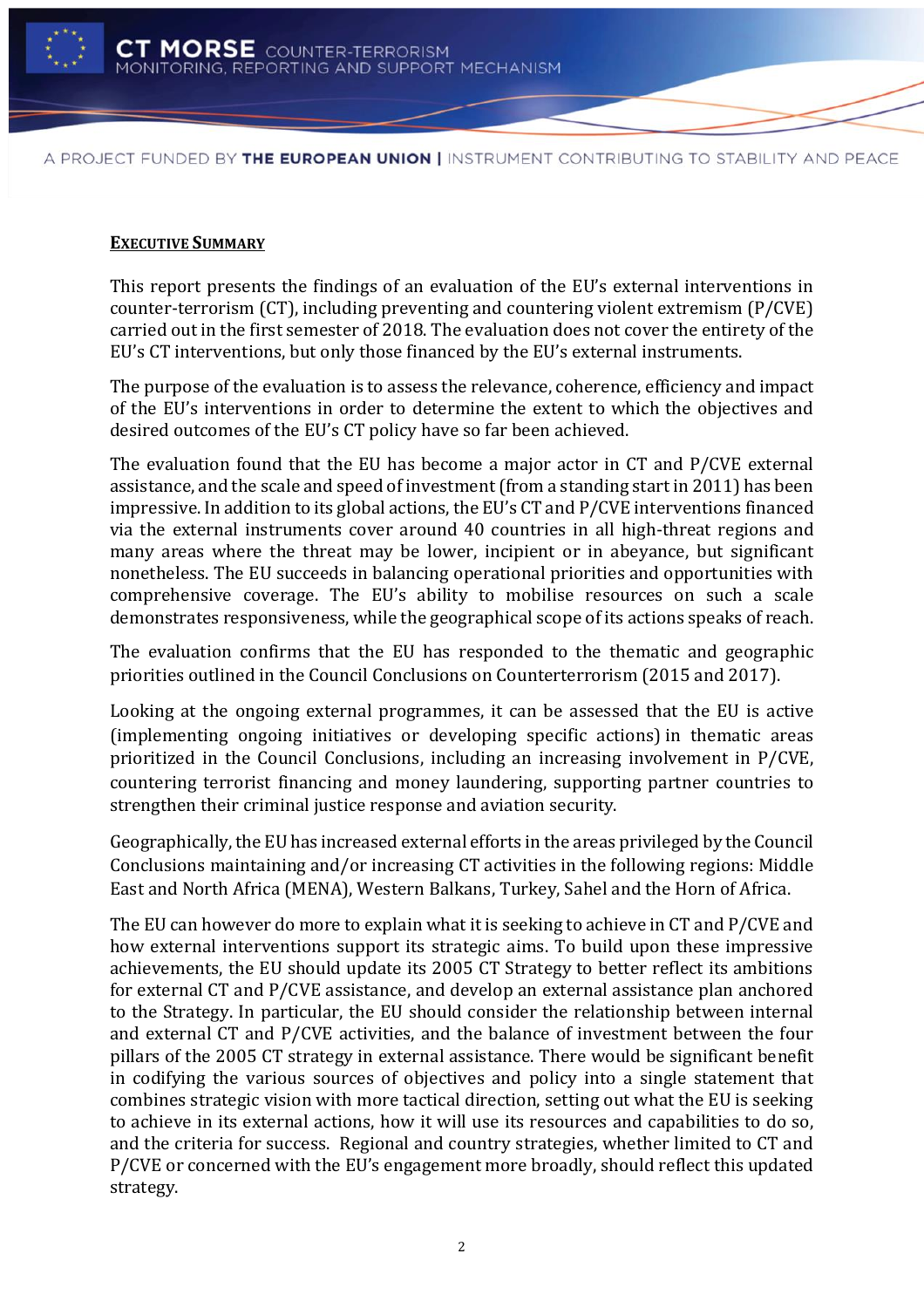

The EU undoubtedly adds value to and complements the bilateral assistance of EU member states and other national and multilateral donors in CT and P/CVE. An almost unique advantage of the EU is its multilateral nature, which the EU exploits effectively, but not excessively, in its external CT and P/CVE assistance.

It is too soon to say with confidence that the EU's impact in this area justifies its expenditure. However, we found promising evidence at project/programme level and in qualitative insights from the perceptions of respondents. Some more mature or completed projects are not only delivering effect but have also been recognised as innovative and influential. Also, the EU's interventions appear to be achieving secondary benefits in addition to the capacity and capability they are designed to build, including improved relationships between officials and decision-makers in beneficiary countries and the EU, facilitation of diplomatic links, and promotion of gender equality and the centrality of human rights to CT and P/CVE.

Gender equality has been designed into several CT and P/CVE projects and is prominent in DG DEVCO's two sets of operational guidance for CT and P/CVE actions. However, relatively few respondents mentioned gender issues except in relation to P/CVE interventions, so the EU may need consider further awareness raising and monitoring in this area.

The EU is not making life easy for itself in terms of both evaluating effectiveness and impact and demonstrating that impact to its stakeholders. Officials need to pay more attention to evaluation, and a few simple steps – methodological training, awareness, and refinement of processes – will lead to better and easier evaluations.

The EU's external assistance has largely focussed on two pillars of the CT Strategy: Prevent and Pursue. Future investment decisions should be informed by a comprehensive four-pillar analysis of existing programmes, giving consideration as to whether more investment is required in Protect and Respond capabilities, in areas such as protection of critical infrastructure, crowded places and iconic sites, emergency services capacity building, and crisis response.

Technical assistance facilities are a useful model for delivering targeted, responsive and sustainable support; capacity building through training is also essential, but needs proper targeting and support.

The EU benefits from efficient, capable and well-regarded agencies which are in high demand, and which support external interventions on a 'best endeavours' basis. However, the EU should consider revising the agencies mandates to be able to add even greater value through increased leverage of its internal capabilities. At the same time, EU policy makers need to consider how to develop more in-house CT expertise, on the assumption that EU member states will wish to retain their national experts.

The structure of funding instruments and EU organisations working on CT and P/CVE is complex; at the same time, they allow for flexibility and variety of responses which have been beneficial to implementing external CT assistance. As such, simplification may be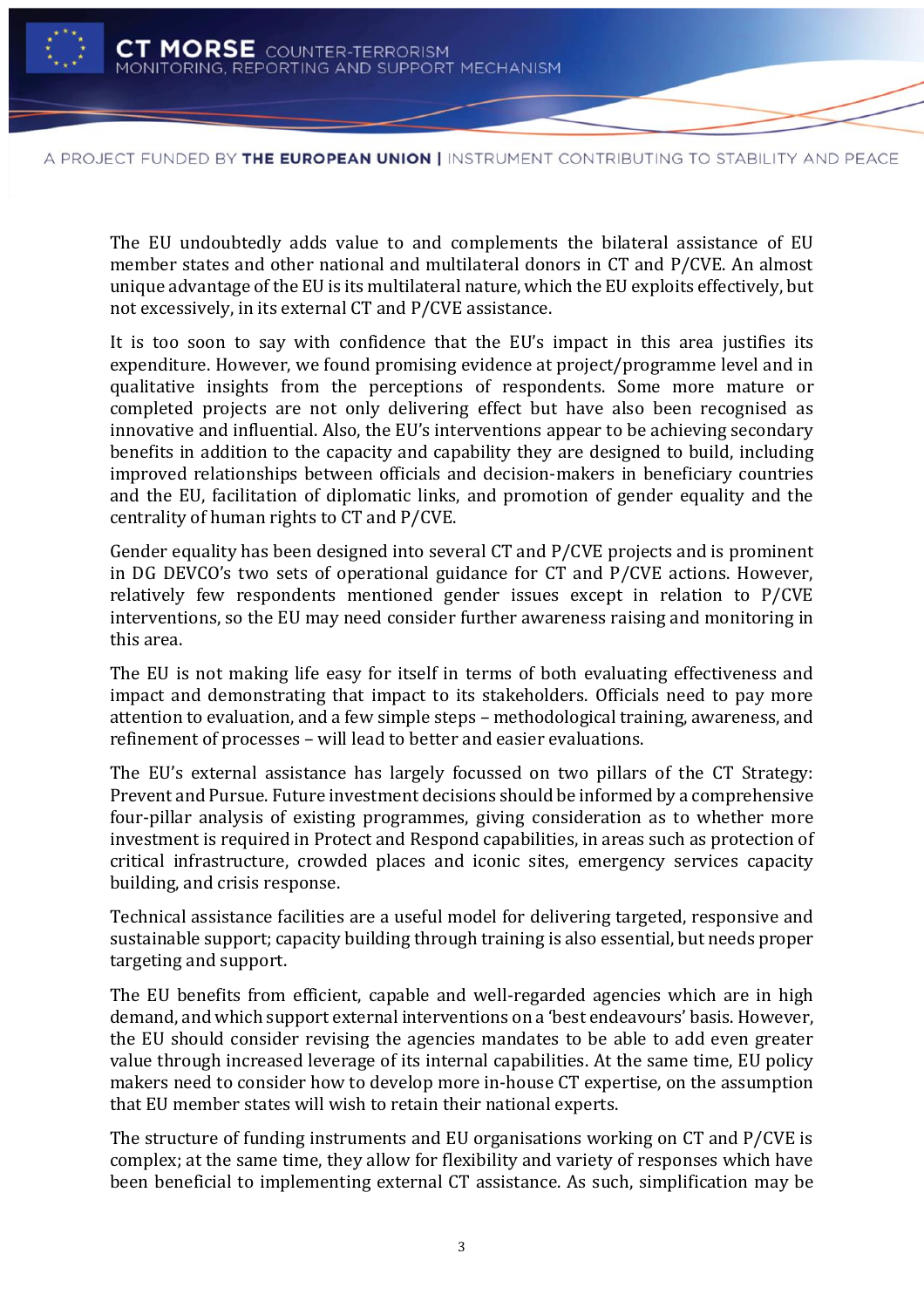

counterproductive, and there is instead an argument for mainstreaming CT and P/CVE even more broadly across EU institutions and instruments while clarifying functions, roles and responsibilities.

Formal inter-service coordination and informal coordination mechanisms as well as communication with respect to external CT and P/CVE actions is good and, according to interviewees, has improved significantly since 2011. The EU could do more to ensure coherence with EU member states' contributions and activities in beneficiary countries.

The evaluation has led to a number of recommendations:

- 1. The EU's 2005 Counter-Terrorism Strategy should be updated to address the relationship between internal and external CT objectives and policy, to reflect the 2015 and 2017 Council Conclusions, and to re-emphasise the relevance of the four pillars to external actions in order to provide strategic guidance for the development of external CT actions.
- 2. Future strategic investment decisions should be informed by a comprehensive fourpillar analysis of existing programmes to determine whether the balance of investment is appropriate; consideration should be given to greater investment in protective security actions, and actions to support overseas partners in managing the impact of terrorism (physically, socially and economically).
- 3. The EU should consider an increased mandate for EU agencies (especially Europol and Eurojust) in external capacity building assistance, beyond the increased operational cooperation foreseen in the 2017 Council Conclusions.
- 4. The EU should consider how its internal CT and P/CVE expertise might be further developed, through additional training and development to the CT and P/CVE workshops already offered, as well as external recruitment and more secondments to/from EU member states' CT agencies.
- 5. The EU should continue to use the most flexible funding instruments (including the short term IcSP Article 3) in CT and P/CVE where appropriate and use more long term and global instruments to create flexible capabilities such as CT technical assistance facilities. The use of so-called delegated acts, delegating implementation tasks to member state agencies for CT and P/CVE programmes should be reconsidered given the nature of the CT actions and in order to ensure EU ownership and visibility.
- 6. Capacity building projects should ensure sustainability and uptake of learning by including preparation and follow-up activities before and after training workshops.
- 7. While piloting should be encouraged, especially in fields like P/CVE which have a weak evidence base, it is not risk and cost-free, and sustainability risks should be explicitly addressed in the design phase.
- 8. Dialogue between EU institutions and beneficiaries must avoid the risk of raising beneficiaries' expectations beyond what the EU can deliver by ensuring maximum clarity over what can be offered to which bodies and under what conditions.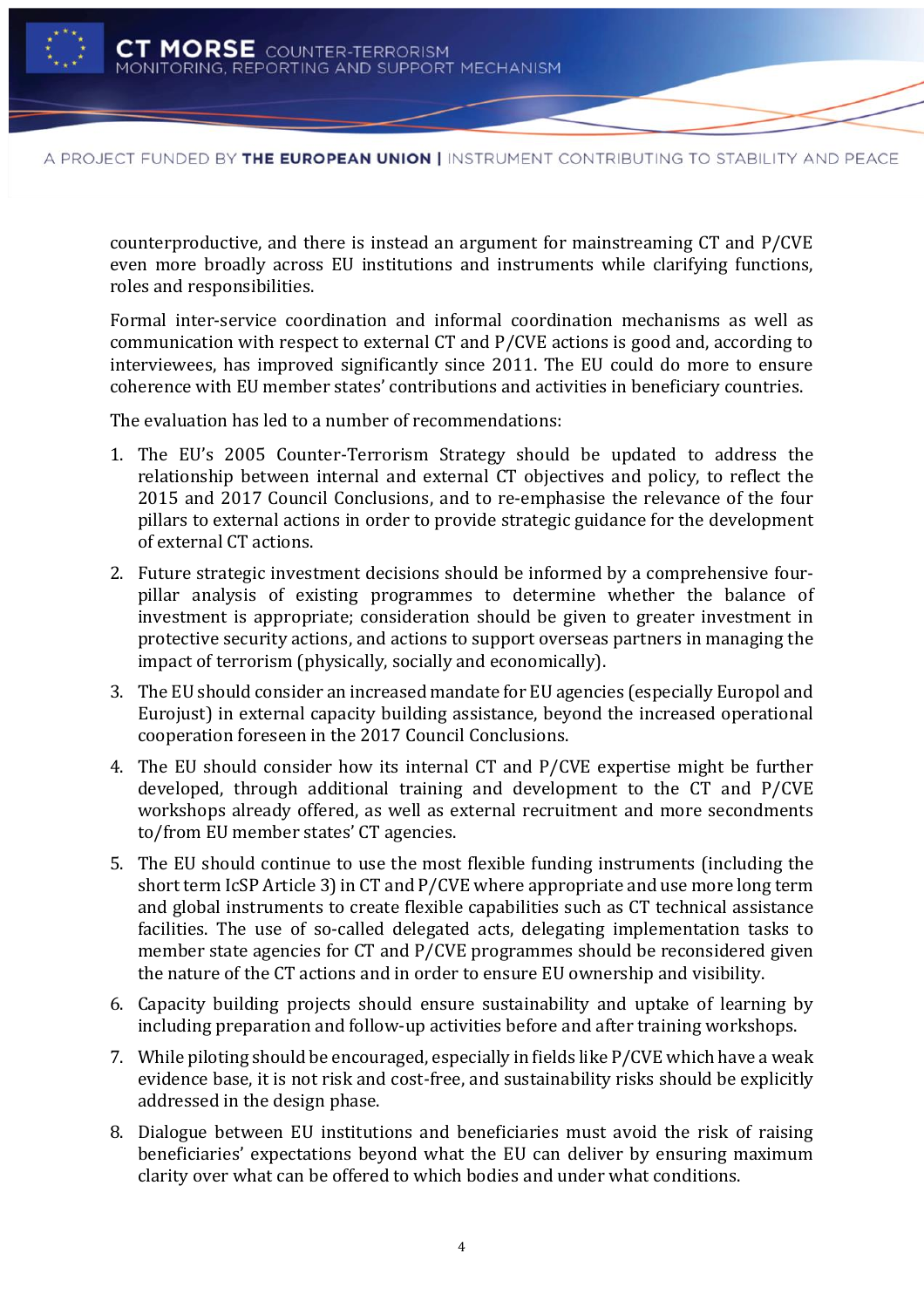

- 9. The EU should develop an external assistance CT plan, anchored to a refreshed CT Strategy, and expressing a theory of change that guides all of the EU's activity in this area, together with a monitoring and evaluation framework to assess progress against objectives.
- 10. The proposed plan for the EU's external assistance should articulate the EU's comparative advantage – and its comparative disadvantage vis-à-vis both EU member states and other international donors.
- 11. EU delegations should be brought into the Commission's planning processes at the programming and needs identification stages of the programming life cycle.
- 12. Regional and country strategies should be developed across the geographical scope of the EU's external CT and P/CVE activity, and all projects and programmes should be clearly anchored to these. These could be limited to CT and P/CVE cooperation, or CT and P/CVE could be addressed as part of a broader statement.
- 13. Consideration should be given to clarifying of the scope and purpose of the relevant funding instruments in order to increase coherence by reducing competing or overlapping projects, but not a wholesale simplification or consolidation of them.
- 14. The EU needs to articulate intended impact at the needs assessment stage and to reflect this more clearly in logical frameworks/results frameworks, and design impact evaluation activities into projects and programmes.
- 15. The EU needs to develop clearer theories of change at the strategic as well as project/programme levels, to explain what it intends to achieve through external activities, and how and why the interventions are expected to work.
- 16. The EU should investigate the need for further awareness raising and monitoring with respect to gender equality in CT.
- 17. The EU should action the IcSP mid-term evaluation's finding that 'do no harm' principles need to be explicitly worked into theories of change for CT and P/CVE interventions.<sup>1</sup> The Operational Human Rights Guidance should be adopted as the required standard and toolset by all services.
- 18. The EU should remain flexible and agile in the geographical scope of its external CT and P/CVE activity, and be alert to emerging threats or new terrorism hotspots as reported by its agencies, delegations and EU member states, in order to be able to respond quickly and effectively to changing threats.

### <span id="page-7-0"></span>**1. INTRODUCTION**

l

The aim of the project was to evaluate, for the first time and at a high level, the EU's external assistance on counter-terrorism (CT) and preventing and countering violent extremism (P/CVE), including development and cooperation activities, against the policy and operational aims of the EU. The evaluation does not cover the entirety of the EU's CT

<sup>1</sup> See External Evaluation of the Instrument contributing to Stability and Peace (2014-mid 2017), Final Report June 2017, p.4.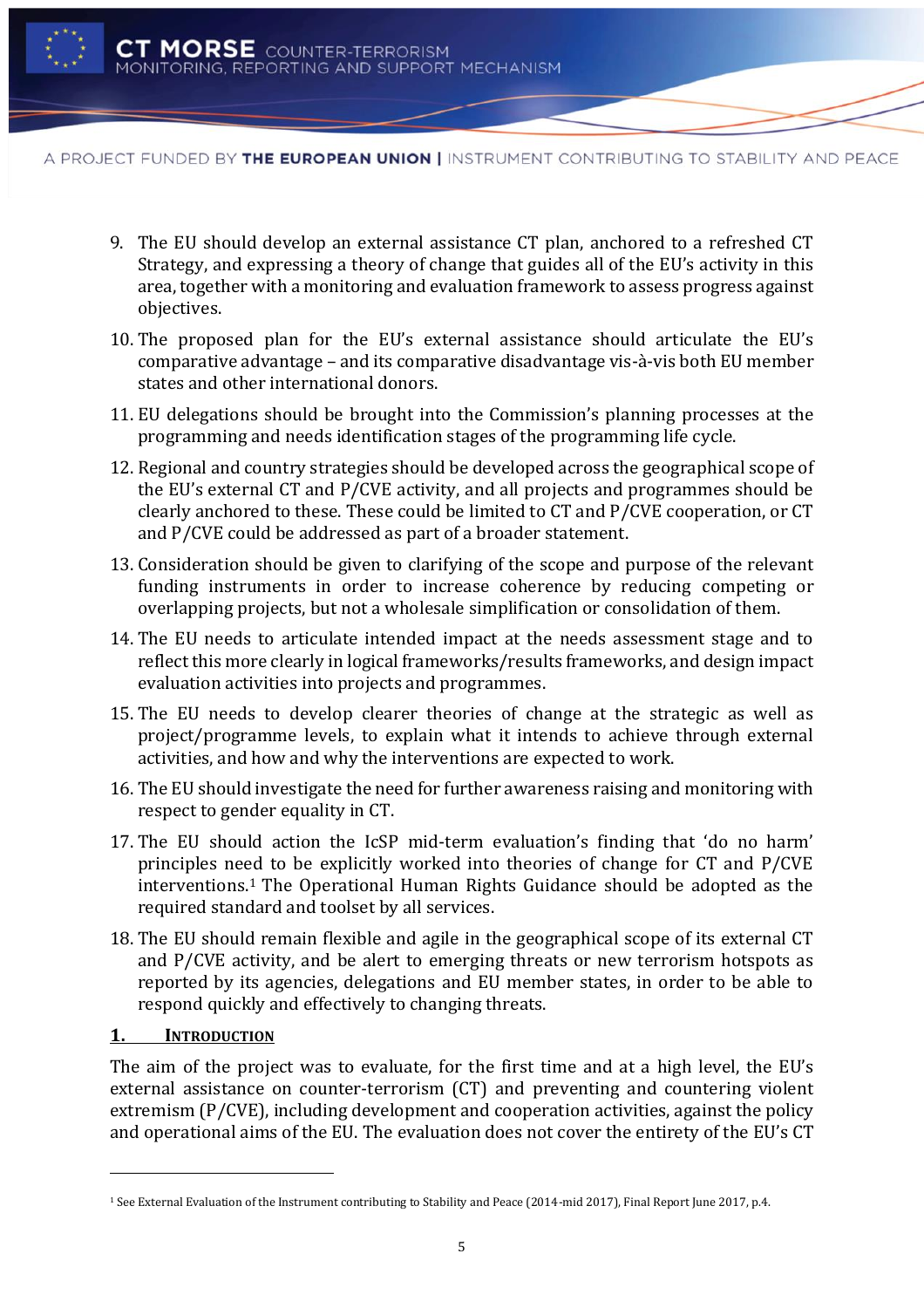

and P/CVE actions, but only those funded by the EU's instruments for financing external action. The terms of reference (ToRs) specify that the evaluation should be against the OECD DAC's five criteria (relevance, efficiency, effectiveness, sustainability, and impact), together with coherence and the EU's added value. In addition, the evaluation examined three cross-cutting issues – gender equality, the observance of human rights, and the geographical scope of the EU's external CT assistance.

This evaluation sought to answer ten research questions, deriving from the seven criteria and three cross-cutting themes:

- What is the impact of the EU's external CT assistance?
- To what extent are the EU's activities relevant to its operational and policy aims?
- How effective has the EU been in achieving its operational and policy aims?
- How efficient have the activities been?
- How sustainable are the benefits deriving from the assistance?
- Taken as a whole, how coherent are the EU's actions?
- What value is the EU adding to the activities of member states and multilateral bodies?
- How have the EU's actions advanced gender equality?
- How far have the EU's actions been consistent with the promotion of human rights principles, norms and laws?
- To what extent does the geographical scope of EU's activities reflect the terrorist threat?

It should be emphasised that this evaluation was purely desk-based and carried out at the macro level, and as such does not consider project-specific issues. The purpose of this evaluation was to assess the EU's external response to terrorism/violent extremism in order to determine the extent to which the planned objectives and outcomes defined in the EU policy were so far achieved; identify factors of success or failure; assess the sustainability of the benefits that might have been generated and to draw conclusions and recommendations to inform the future implementation of EU funded CT and P/CVE activities.

### <span id="page-8-0"></span>**2. METHODOLOGY**

This evaluation addressed these questions from three perspectives.

First, drawing on existing mapping documents and data provided by DG DEVCO, an analysis was conducted of the reach, purpose and coherence of the full range of the EU's external CT activity. Second, evidence was gathered and assessed on the EU's effectiveness, sustainability, added value, coherence and impact in a representative selection of projects and in case studies of two regions (the Middle East and Horn of Africa). Documents consulted during the evaluation are listed at Annex A. Third,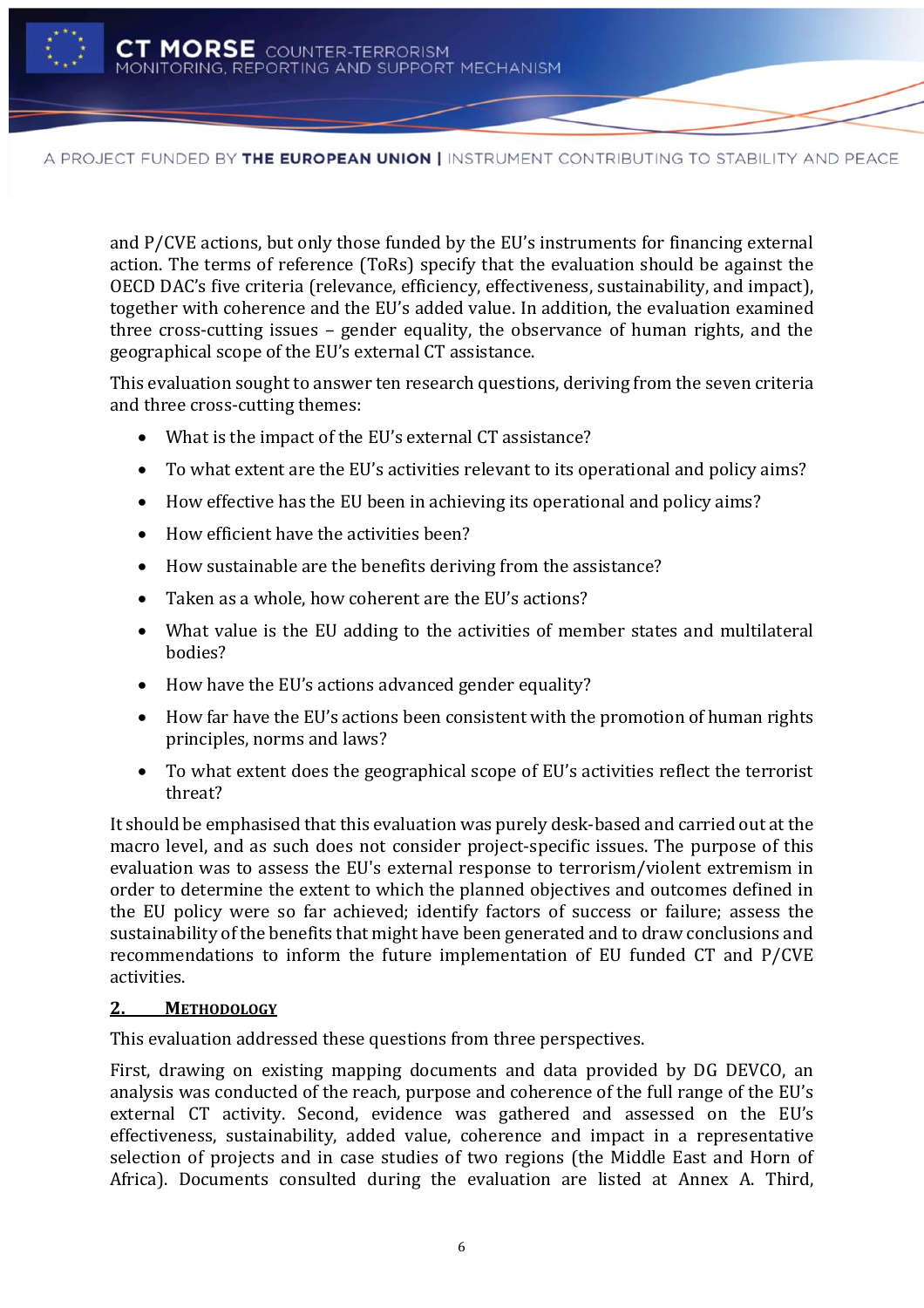

interviews of 21 stakeholders in the EU's CT and P/CVE activity – including leaders and managers directing the activities, and implementation agencies – were conducted and analysed in order to develop qualitative insights into the EU's effect in CT and P/CVE, and more general evidence of its effectiveness, sustainability, added value, coherence and, where possible, impact. (A list of organisations consulted is at Annex B.) Underpinning the analysis will be an assessment of the EU's policy and operational aims, drawn from the 2005 CT Strategy, Council Conclusions on terrorism of 2015 and 2017, and other documents.

# <span id="page-9-0"></span>**2.1 Scope**

The terms of reference made clear that the geographical scope of the project was global (but, evidently, outside the EU). The evaluation covered the full range of projects and programmes in its high-level analysis and included projects from all relevant regions in our sample of project documents, the evaluators looked more closely at two regions where the EU has been especially active – the Middle East (centred on Iraq and Jordan), and the Horn of Africa (centred on Somalia and Kenya).

2011 was selected as a start-point for three reasons: it predates the formative 2015 Council conclusions (and therefore enables us to evaluate post-2015 activity against a baseline); it marks the beginning of substantial EU investment in external actions with the CT Sahel project; and a seven-year timeframe enabled the evaluation to examine completed projects and, hence, some project evaluations and mid-term reviews.

In order to maintain a manageable scope for the project, the study's reference group agreed that it should be limited to CT and P/CVE specific projects, thereby ruling out the substantial number of projects deemed to be CT or P/CVE relevant. Inevitably, this potentially excluded important and useful material, but was a necessary step given the project's limited timeline and budget.

All relevant funding instruments or tools were within the scope of the project. These included the Instrument contributing to Stability and Peace (IcSP) Articles 3, 4 and 5; the European Neighbourhood Instrument (ENI); the European Development Fund (EDF); the Development Cooperation Instrument (DCI); the Instrument for Pre-Accession (IPA); the European Instrument for Democracy and Human Rights (EIDHR); and the Emergency Trust Fund for Africa.

The focus was on evaluating the effect of projects financed via the EU instruments for financing external actions. Other EU external action including diplomacy (e.g. the role played by the External Action Service, the EU Counter-Terrorism Coordinator and the EU Special Representatives) or other instruments (such as CSDP missions supporting CT capacity building in third countries) were not evaluated in this project.

# <span id="page-9-1"></span>**2.2 Study Limitations**

Given the focus of this evaluation, the decision to make it entirely desk-based without fieldwork, and the limited time for research and analysis, it is important to highlight its limitations.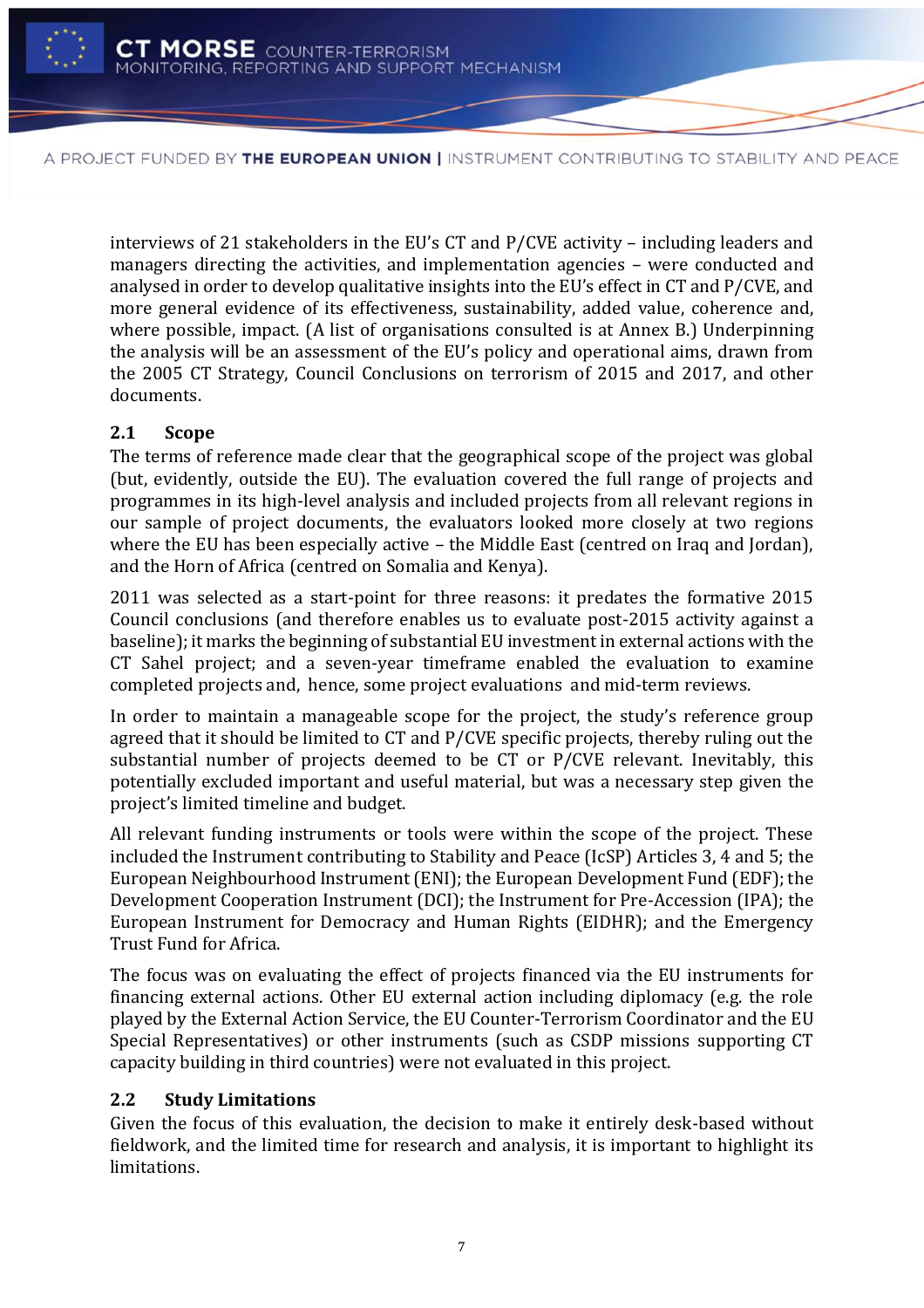

First, although the study's scope was global, it was not foreseen to examine every project and every country and region in order to examine the EU's impact fully and comprehensively: instead, the study intended to be high-level and strategic, and draw inferences from a sample of projects and regional case studies in order to make judgements about the whole.

Second, a more detailed evaluation would have engaged in fieldwork and consult beneficiaries in order to gather evidence of real change on the ground, thereby testing the value chain from policy to operational intent to intervention to achievement. As this was not the intention of the study, evidence of impact was derived from those documented evaluations that were available to us.

Third, in any evaluation project, impact is notoriously difficult to demonstrate in the absence of control groups or other objective means of demonstrating causality. This study therefore used a contribution analysis approach, i.e. exploring alternative explanations for an observed change alongside an analysis of the intervention's theory of change. to the study focused on a small number of completed or ongoing projects, and on two regions (MENA and Horn of Africa). A larger and longer study would be able to determine impact more comprehensively.

### <span id="page-10-0"></span>**2.3 Sources**

To answer these questions, the evaluators used four categories of source material. Taken together, these sources provided high-level information on the EU's strategic CT aims, the range, scope and purpose of its actions, evidence of the achievement of the EU's aims in a sample of specific cases and regions, and qualitative information on the EU's CT impact from a broad range of stakeholders.

- (i) **The most important documents setting out the EU's CT policy and operational requirements**. These included three that were specified in the study's terms of reference: the EU Counter-Terrorism Strategy (2005), the EU Global Strategy (2016), and the Council Conclusions on EU External Action on Counterterrorism (2015, 2017). In addition, we consulted documents including 'The European Agenda on Security'(2015), the 'Renewed EU Internal Security Strategy' (2017), the 'Revised EU Strategy for Combating Radicalisation and Recruitment to Terrorism' (2014), 'The European Union's Policies on Counter-Terrorism: Relevance, Coherence and Effectiveness', carried out for the LIBE Committee (2017), 'Operational Human Rights Guidance for EU External Cooperation Actions Addressing Terrorism, Organised Crime and Cybersecurity' (2016), and 'Operational Guidelines on the Preparation and Implementation of EU Financed Actions Specific to Countering Terrorism and Violent Extremism in Third Countries' (2017). These sources provided information on the aims and objectives of the EU's external CT assistance.
- (ii) **Data and mapping documents of EU-funded external CT actions for three years (2015, 2016 and 2017)**. These data and documents provided high-level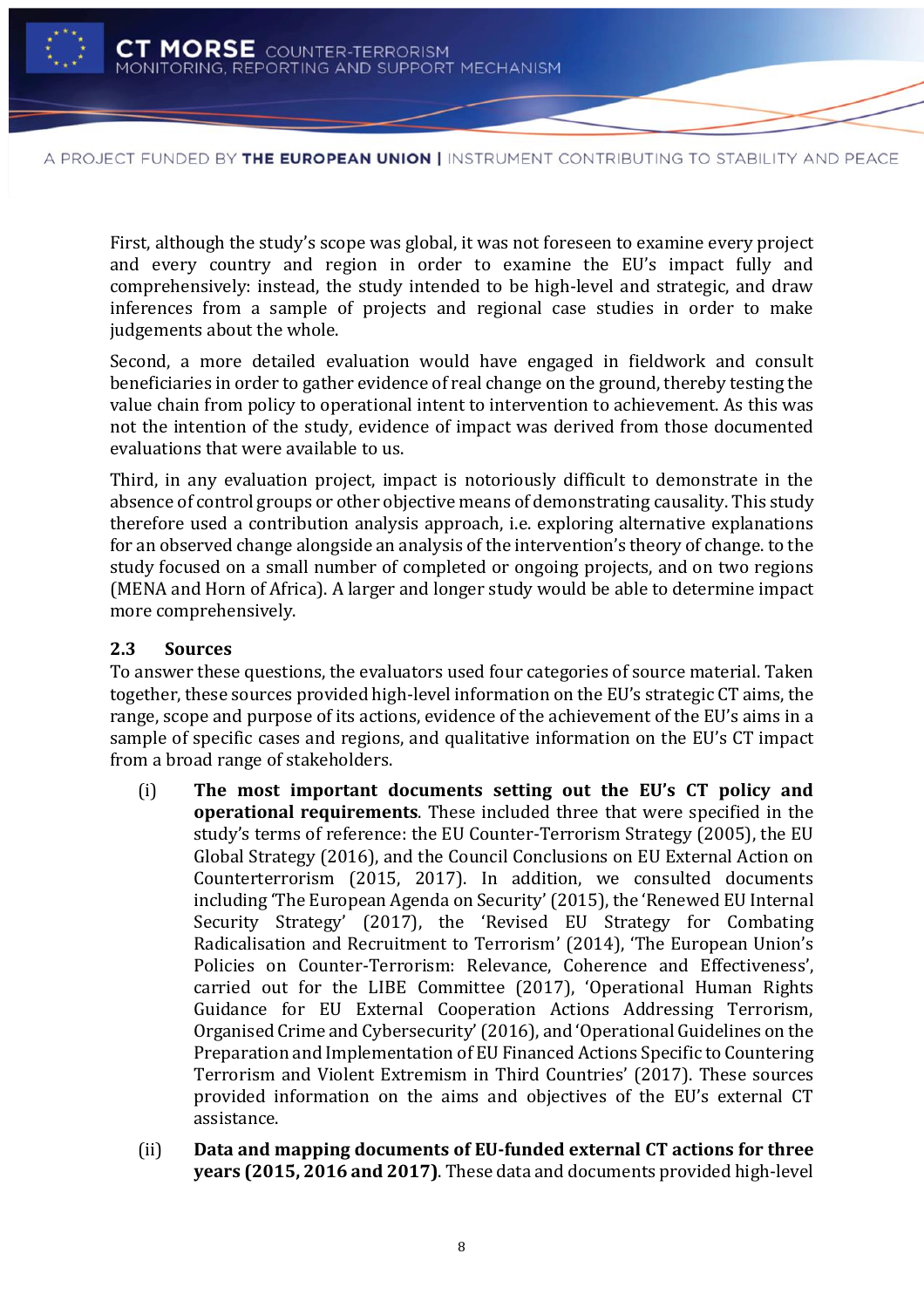

snapshots of the totality of the EU's external CT activities up to the time of writing, including quantitative data.

- (iii) **Project and programme-level action documents and evaluations, and mid-term evaluations of funding instruments**. These provided detailed, qualitative information on the delivery, outputs and outcomes of external actions. A sample of projects were collected on the basis of availability (relatively few projects have completed reviews or evaluations). This data provided information particularly relevant to efficiency and effectiveness.
- (iv) **Key Informant Interviews**. In order to gain detailed qualitative information and analysis, we conducted key informant interviews with 21 stakeholders in the EU's external CT and P/CVE actions. In order to balance consistency with flexibility, we chose a semi-structured format so that interviews could probe the issues in greater depth than would be possible with a more rigidly structured approach. The interviews focussed on questions related to relevance, coherence, effectiveness, sustainability, and added value. An interview protocol is included in the inception report, and a list of organisations which provided interviewees is at Annex B.

# <span id="page-11-0"></span>**2.4 Synthesis and Analysis**

Information from these sources was collated and synthesised into a detailed picture of what the EU has done, and how it has done it. Part of this synthesis exercise included the interpretation of information from key informant interviews. This information was then analysed against the evaluation criteria and cross-cutting issues. (For more details of the approach, please see the study's inception report.)

# <span id="page-11-1"></span>**2.5 Timeline of Study**

The study was conducted from February to May 2018. An initial draft report was presented to the study's reference group on 5 June 2018. This version reflects detailed feedback provided to the authors at that meeting and in written responses.

# <span id="page-11-2"></span>**3. MAIN FINDINGS AND ANALYSIS**

# <span id="page-11-3"></span>**3.1 EU Operational and Policy Aims**

The EU aims to reduce the risk of terrorism within its borders, and its 2005 CT Strategy, with its four pillars of Prevent, Pursue, Protect and Respond, is explicitly a risk management strategy: it aims to reduce threat (the first two pillars), and reduce vulnerability and impact (the third and fourth pillars). Increasingly, the EU's strategy and policy recognises that the security of the Union depends not only on internal measures, but also on reducing terrorism risks outside, both in the neighbourhood and in highthreat regions (such as the Horn of Africa).

In addition to the 2005 Strategy, those working on external assistance rely on a corpus of policy and operational documents, including the Global Strategy (2016), the EU Strategy for Combating Radicalisation and Recruitment to Terrorism (revised, 2014), the Security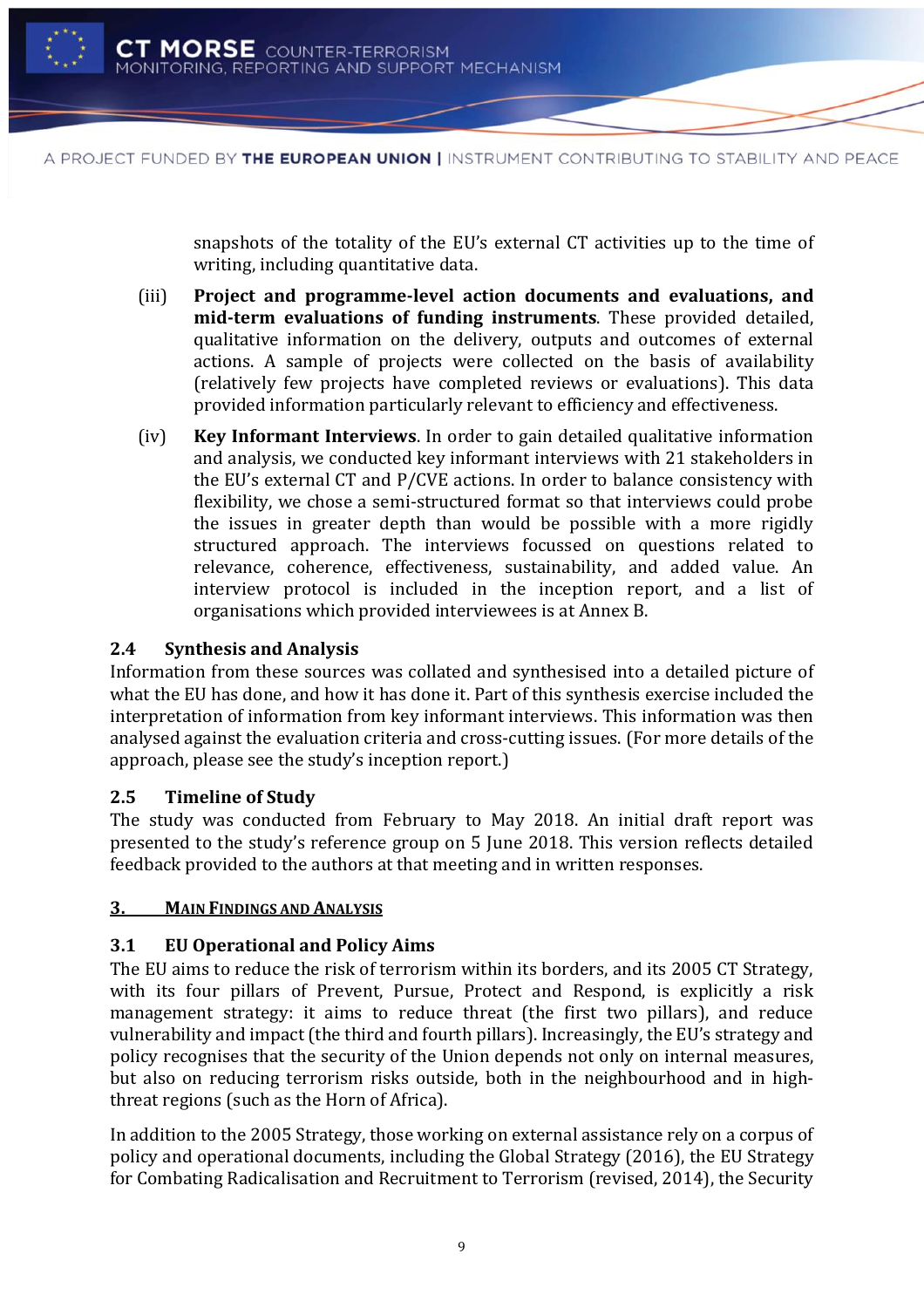

Sector Reform doctrine, the European Consensus for Development, as well as the UN's Sustainable Development Goals, Plan of Action for Preventing Violent Extremism etc. Above all, officials identified the Council Conclusions on Counter-Terrorism of 2015 and 2017 as key texts to guide action and investment decisions. They confirm that, while primary responsibility for combating terrorism rests with the member states, the EU can add value in many ways. In particular, the EU has an extensive set of instruments at its disposal which makes it well positioned to counter terrorism and violent extremism in an integrated manner. Furthermore, the conclusions set the ground for an increased focus on external CT and P/CVE projects, through highlighting the need for external action to complement CT and P/CVE work within the EU. The 2015 Conclusions state that "[t]he actions taken in the area of justice and home affairs need to be complemented by external engagement and outreach, especially to countries in the Middle East, North Africa, the Sahel and the Gulf. Close coordination between internal and external action on the one hand, and between relevant EU actors and EU Member States on the other hand, will enhance the impact of our common efforts". To address this, the Conclusions call for increased international cooperation, the mainstreaming of CT in the EU external relations, and relevant capacity-building projects in third countries.

The Conclusions highlight the need for more emphasis on the prevention of terrorism, and to address the root causes of radicalization and violent extremism, through supporting social and economic development, rule of law, good governance and respect for human rights. In the 2017 Conclusions seven thematic areas are prioritized in which the EU should strengthen its response: P/CVE, with a focus on the "role of women, youth, civil society, victims of terrorism and religious and community leaders as change agents in society"; online recruitment and radicalization; foreign terrorist fighters and in particular the issue of returnees; countering terrorist financing and money laundering; supporting partner countries to strengthen their criminal justice response; the links between serious and transnational crime; and aviation security.

# <span id="page-12-0"></span>**3.2 Mapping of EU CT Activities**

# *3.2.1 EU Spending on CT AND P/CVE External Projects*

During the past three years (2015, 2016 and 2017), DG DEVCO has conducted annual mapping exercises providing a detailed overview of the external EU-activities in the domains of CT and P/ CVE on a specific date (the last day of a given calendar year). The activities included in the mapping are those which are funded by the EU institutions and are on-going at the time of the survey. This allows for an assessment of developments over the past three years, with a comprehensive overview of the type of activities that have been launched since approximately 2012-13 (as most of these actions would be ongoing at the time of the first survey).

The overview is based on data provided by all relevant services (DG DEVCO, FPI, and DG NEAR) on the CT and P/CVE projects funded from the financial instruments these services are responsible for, namely the Instrument contributing to Stability and Peace (IcSP), the European Neighbourhood Initiative (ENI), the Instrument for Pre-Accession Assistance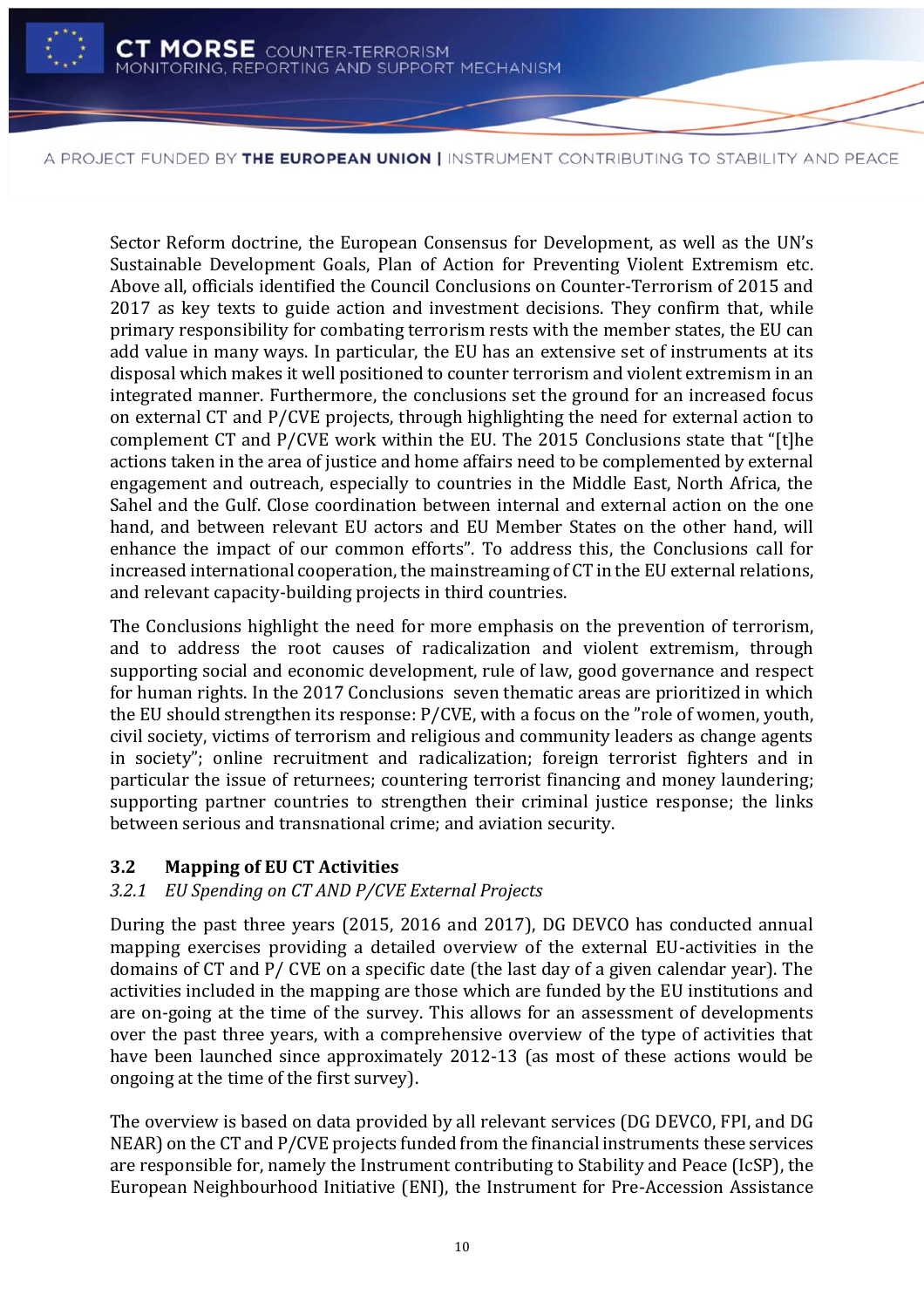

(IPA), the European Instrument for Democracy and Human Rights (EIDHR), the Emergency Trust Fund for Africa (EUTF), and the African Peace Facility (APF).

By the end of 2017, the EU was funding ongoing projects in CT and P/CVE totalling  $\epsilon$ 274 million, an increase from  $\epsilon$ 138 million being spent on CT and P/CVE projects at the end of 2015, representing a two-fold increase over a two-year period.

The last two years have also seen a changing priority of P/CVE over CT funding. Compared to similar figures from 2016, there has been a rise in the share of P/CVE-specific projects in 2017. This trend reflects a change over the past two years: in 2015 CT-specific projects constituted two-thirds of funding, whereas in 2017 more than half of the total was allocated to P/CVE projects.

EU funding of CT and P/CVE projects was implemented by three key DGs/Services: DG DEVCO, DG NEAR and FPI. The chart below shows the total spending per DG/Service on both CT and P/CVE specific projects from 2015-2017. The chart clearly demonstrates the general trend of increased spending on CT and P/CVE across the three DGs/Services.



<span id="page-13-0"></span>Fig. 1 Total spending per DG/Service on CT S and P/CVE S in Euros.

### *3.2.2 Funding Instruments*

Funding for EU external CT and P/CVE projects is drawn from a wide variety of EU funding instruments. These include: Instrument contributing to Stability and Peace (IcSP Articles 3,4 and 5), Instrument for Pre-accession Assistance II (IPA), European Instrument for Democracy and Human Rights (EIDHR), European Neighbourhood Instrument (ENI), the EU Emergency Trust Fund for Africa (EUTF) and the European Development Fund (EDF).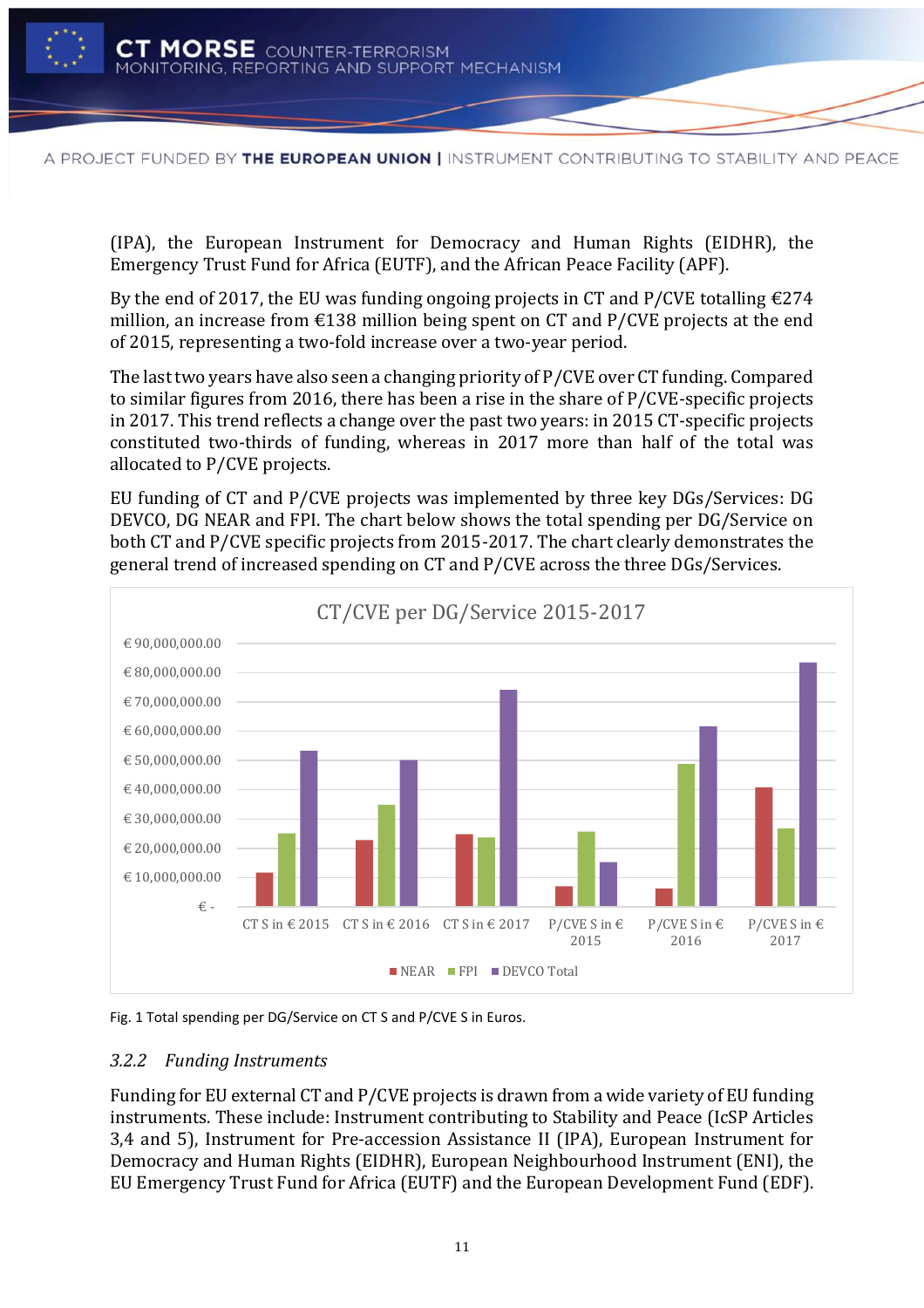

The chart below shows the total spending on CT and P/CVE specific projects per instrument from 2015-2017. This illustrates both the general trend of increased spending on CT and P/CVE, and the entry of new funding instruments into CT and P/CVE actions, notably the EUTF from 2016 onwards investing strongly in P/CVE.



Fig. 2 Total spent  $(\epsilon)$  on CT S and P/CVE S projects per instrument.

# *3.2.3 Geographical Focus of EU External CT AND P/CVE Projects*

The geographical focus of the EU's external CT and P/CVE projects has been the MENA, and West and East Africa regions, and to a smaller extent Asia and the Western Balkans/Turkey. Around a fifth of the budget by 2017 addresses global/trans-regional projects. The chart below outlines the division of EU funding across geographical areas from 2015-2017.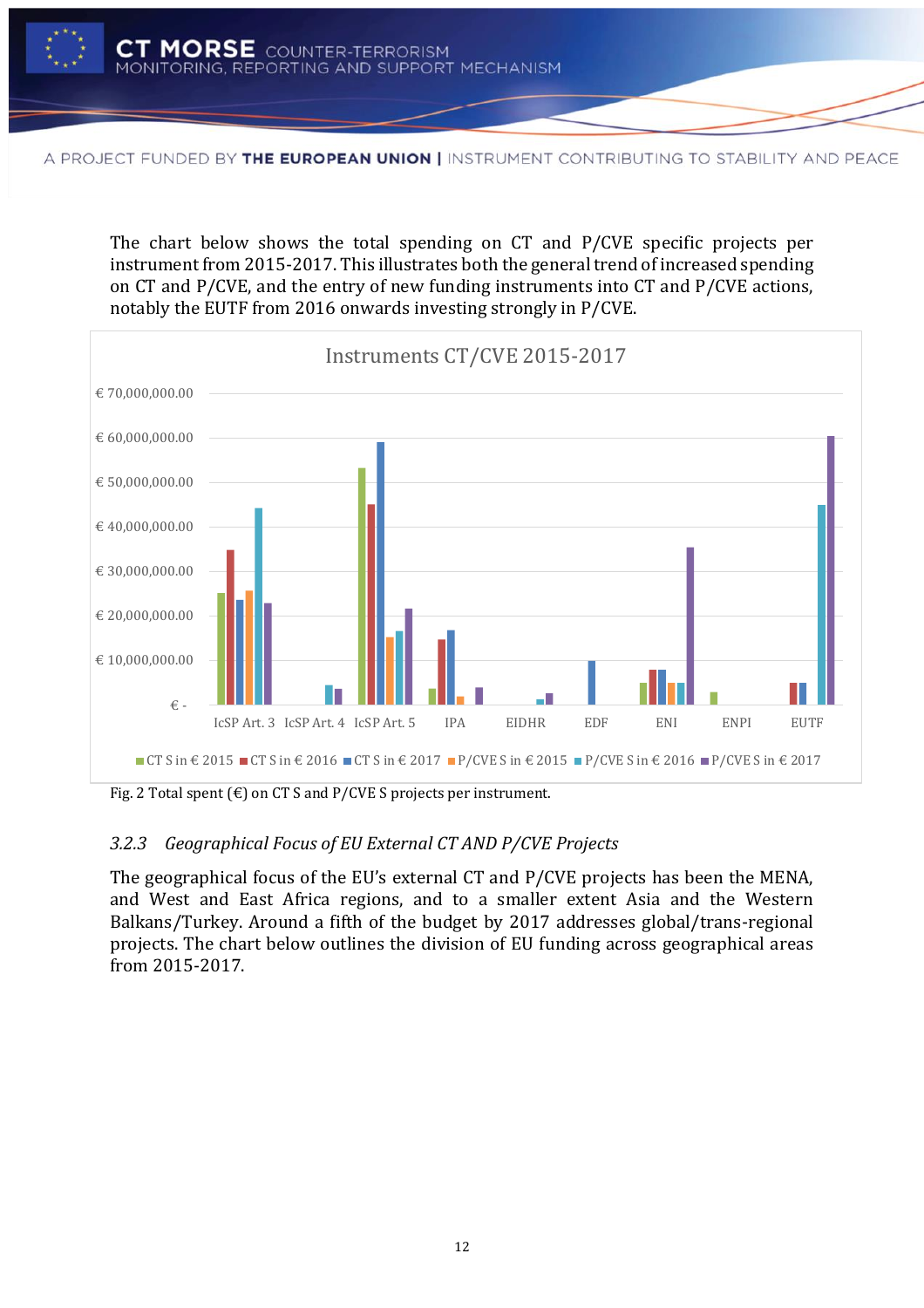

<span id="page-15-0"></span>Fig. 3 Overall percentage in contribution in Euros to geographical areas.

# *3.2.4 The EU CT Strategy's Four Pillars*

The EU's 2005 CT Strategy is based on four pillars of Prevent, Protect, Pursue, and Respond. The chart below shows three snapshots of spending per pillar from 2015 to 2017, assessed by the evaluation team on project title and description. The categorisation is imperfect as some projects are likely to have been relevant to more than one pillar, and some projects which may be relevant have not been included in the mapping data provided to the evaluators. However, the broad conclusion is likely to be valid: whilst spending has grown over the last three years, the EU has largely focused on two pillars, Prevent and Pursue. Although CT MENA is one example of a CT-specific project which is largely concerned with Pursue capabilities but which includes components relevant to Protect and Respond, the evaluators could identify few projects specific or relevant to Protect (such as CASE), and very few projects in the dataset specific or relevant to Respond. One project, CBRN Centres of Excellence project funded under IcSP Article 5, is concerned with Protect and Respond, but is not classified as CT-specific or relevant and does not therefore feature in the dataset.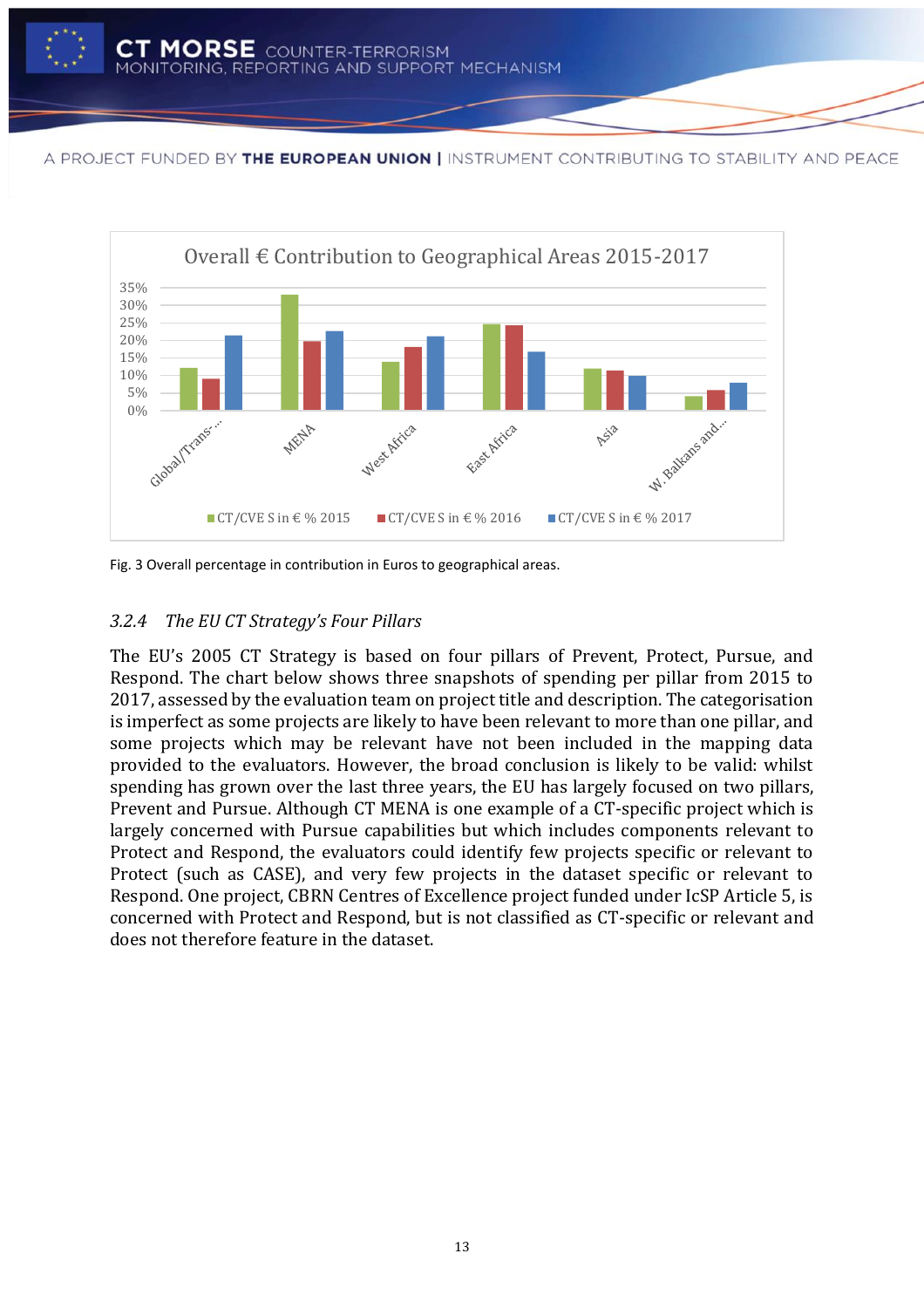<span id="page-16-0"></span>

Fig. 4 Total amount spent per CT Pillar on CT and P/CVE.

# *3.2.5 Thematic Scope*

The evaluation confirms that the EU has responded to all the thematic and geographic priorities outlined in the Council Conclusions on Counterterrorism (2015 and 2017).

Looking at the ongoing external programmes, it can be assessed that the EU is active (implementing ongoing initiatives or developing specific actions) in thematic areas as prioritized in the Council Conclusions, including those that are calling for an increasing involvement in P/CVE, countering terrorist financing and money laundering, supporting partner countries to strengthen their criminal justice response and aviation security.

# <span id="page-16-1"></span>**3.3 Relevance of the EU's Activities**

Our findings, based mostly on interviews and on analysis of programming, are that the EU has responded swiftly and impressively to the terrorist threat since 2011, and especially since the rise of the Islamic State group in 2013-14 and the terrorist attacks in Western Europe from January 2015. Prior to 2011, external activity on CT and P/CVE focused more on investment in the framework of international cooperation, e.g. through the UN, and the EU's external support to capacity building was limited. After the launch of CT Sahel in 2011 – largely an opportunistic response to a clear security gap together with the availability of fairly modest sums for project work – EU investment in external CT assistance increased to the point that by the end of 2017 actions were underway totalling €274 million. This demonstrates relevance in that CT investment follows the trajectory of both the terrorist threat and of the EU's strategic intent. Moreover, we found a clear understanding across all EU DGs/services of the relevance of external intervention to the EU's internal security.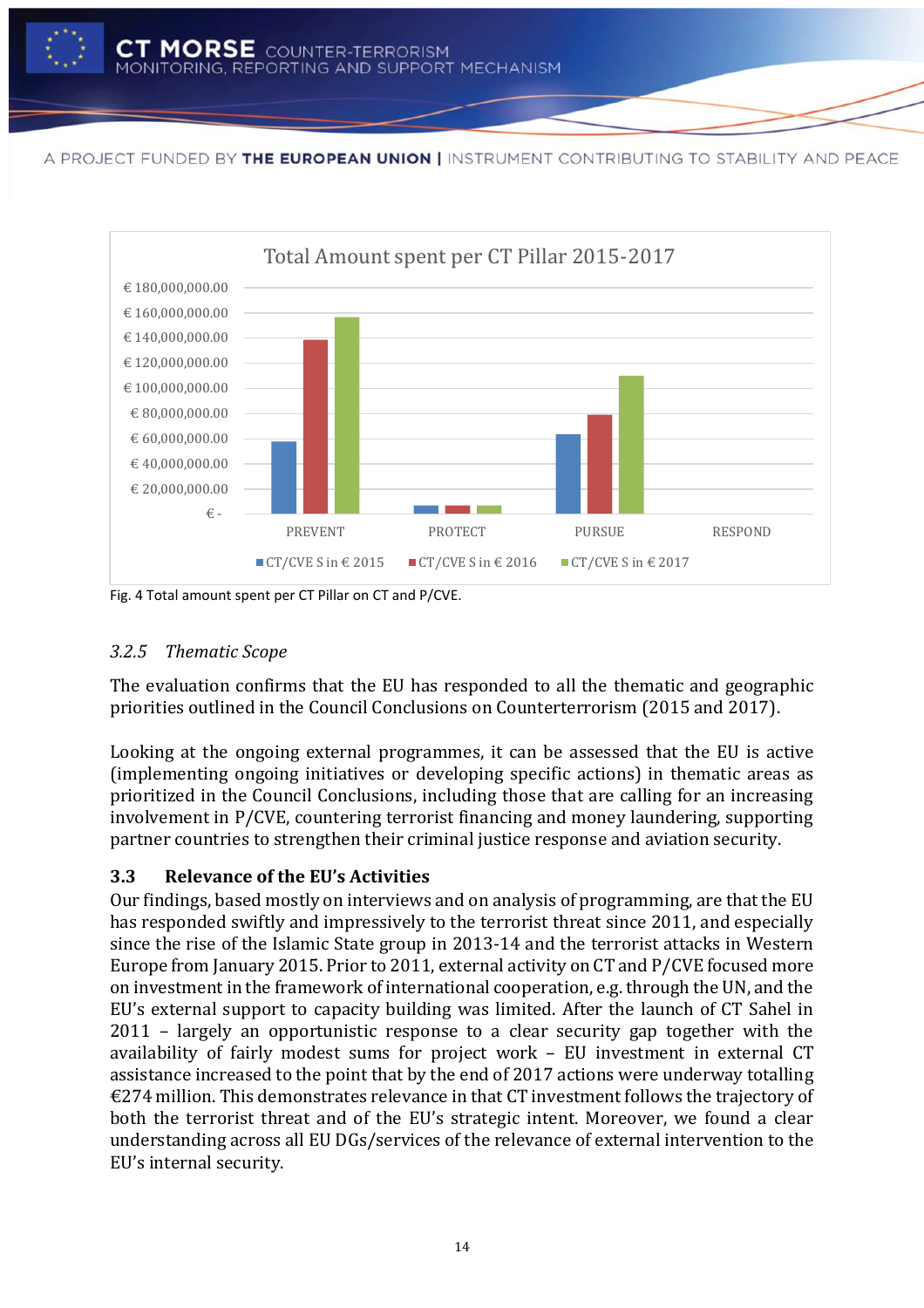

How could the EU's external CT and P/CVE assistance become even more relevant? First, at a foundational level the EU needs to give more consideration to the relationship between internal and external EU CT policy. Whilst this connection is implicit in EU policy documents, it is largely undefined and requires further development of what it means in practice. The 2005 EU counter-terrorism strategy is mainly focussed internally within the EU, with limited mention of external CT and P/CVE assistance – which is unsurprising for a document that pre-dates the start of major EU external CT and P/CVE assistance. Whilst the Council Conclusions in 2015 and 2017 provide more up-to-date guidance, these are by their nature more reactive than strategic.

Second, we point out that investment is not spread evenly over the four pillars of the 2005 Strategy. The Pursue pillar until recently was most strongly supported, although as the global focus shifted to prevention, the EU's priorities have followed, so that P/CVE now accounts for 55% of 'specific' programming.

The question for the EU here is whether this resource allocation is appropriate and in line with its strategic aims and objectives. It could be argued that Protect and Respond are more in the competence of EU member states. However, the evaluation did not find evidence that this was a conscious decision, and responses from interviewees suggested that the four pillars are not at the forefront of their considerations. Moreover, of the four pillars it is arguably Pursue that is most within national competence, and the fact that the EU invests in protective security projects in respect of serious and organised crime (e.g. the Critical Maritime Routes programme) demonstrates that it has capacity and the potential to add value. Protect and Respond are largely about capacity, and the EU has shown itself to be successful in capacity building actions.

**Recommendation 1:** the EU's 2005 Counter-Terrorism Strategy should be updated to address current developments. In particular, further consideration should go into the nature of the relationship between internal and external CT objectives and policy, to reflect the 2015 and 2017 Council Conclusions, and to re-emphasise the relevance of the four pillars to external and internal actions, in order to provide clear strategic guidance for the development of external CT actions.

**Recommendation 2:** future strategic investment decisions should be informed by a comprehensive four-pillar analysis of existing programmes to determine whether the balance of investment is appropriate; consideration should be given to greater investment in protective security actions, and actions to support overseas partners in managing the impact of terrorism (physically, socially and economically).

# <span id="page-17-0"></span>**3.4 Effectiveness of the EU's Activities**

Are the EU's actions evaluated in this study succeeding in achieving desired outcomes? We found plenty of evidence of projects which have already achieved positive outcomes, and overall interviewees were confident that the EU is succeeding in building capacity, particularly in the law enforcement, criminal justice and security sector and also, for P/CVE projects, in civil society organisations. Projects funded under IcSP Article 3 have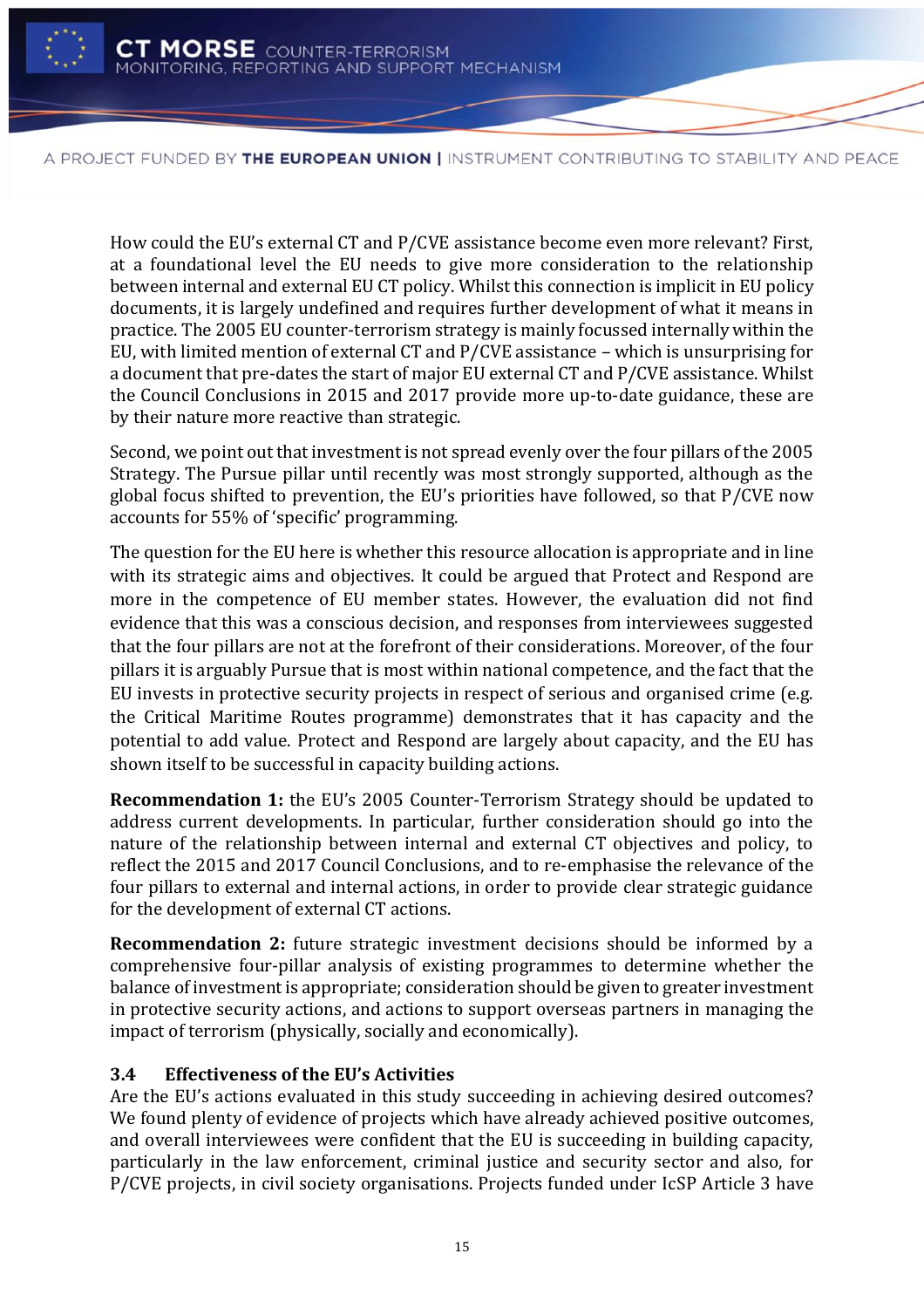

l

A PROJECT FUNDED BY THE EUROPEAN UNION | INSTRUMENT CONTRIBUTING TO STABILITY AND PEACE

rapidly mobilised resources to build capacity in, for example, Lebanon and Jordan. The Capacity Building for Stability and Development (CBSD) initiative was praised as an innovative means of providing operational assistance to third countries, pushing at the boundaries of traditional development cooperation.<sup>2</sup> The short-term nature of this funding also enables FPI to take more programmatic risk, which was seen as especially beneficial in a world of fast-moving threats.

Similarly, projects funded under IcSP Article 5 were also praised by interviewees for their pioneering methods (leading the way for other donors or EU funding instruments) and combination of 'soft' and 'hard' benefits (e.g. combining technical capability with knowledge transfer with trust-building). CT MENA and STRIVE Horn of Africa were both mentioned by several interviewees as positive examples, and the GCTF bodies supported by the EU were generally felt to be making a positive difference: several respondents identified the International Institute for Justice (IIJ) as having achieved more than expected (with limited resource) in building capacity and trust among judges and prosecutors, while GCERF was identified by some as a promising means of reaching local beneficiaries and grassroots communities. ENI-funded projects in the EU's neighbourhood have built capacity in, for example, law enforcement agencies dealing with CFT/AML issues in the Western Balkans (see also 3.9 below). For all funding instruments, interviewees identified important collateral benefits in building networks and improving relationships between the EU and partner countries: even hard-to-reach countries have become more open to EU assistance and international cooperation more generally.

Obstacles to effectiveness include political sensitivities, poor human rights standards in beneficiary countries, security conditions, and the lack of a diverse field of capable, effective implementers. Many obstacles are an unavoidable aspect of working in such a sensitive field, but there may be scope for a more strategic approach from the EU, using the levers of funding, diplomacy and security cooperation in combination, especially in countries that are most resistant to human rights-compliant support of the kind that the EU can provide (which are often also countries where the terrorist threat is particularly high).

The EU is increasingly mainstreaming CT and P/CVE into development and diplomacy, rather than placing them in specific and specialised projects: this is a positive development, and there is scope for further CT mainstreaming across the full range of the EU's external activities.

The most significant effectiveness gap is the EU's own internal expertise in CT and P/CVE. Some positive attempts are being made to address this, such as current P/CVE and planned CT trainings for EU Delegation Staff. However, the gap is nonetheless evident across the EU's institutions and is a function of two factors – the relative scarcity of experienced CT professionals in the European Commission, the EEAS and delegations

<sup>2</sup> In January 2018 an amendment to IcSP came into force, allowing EU budgetary support for capacity building for security and development (CBSD) in exceptional circumstances. This means that training and equipment can be provided to partner countries' militaries for activities in support of development objectives in exceptional circumstances.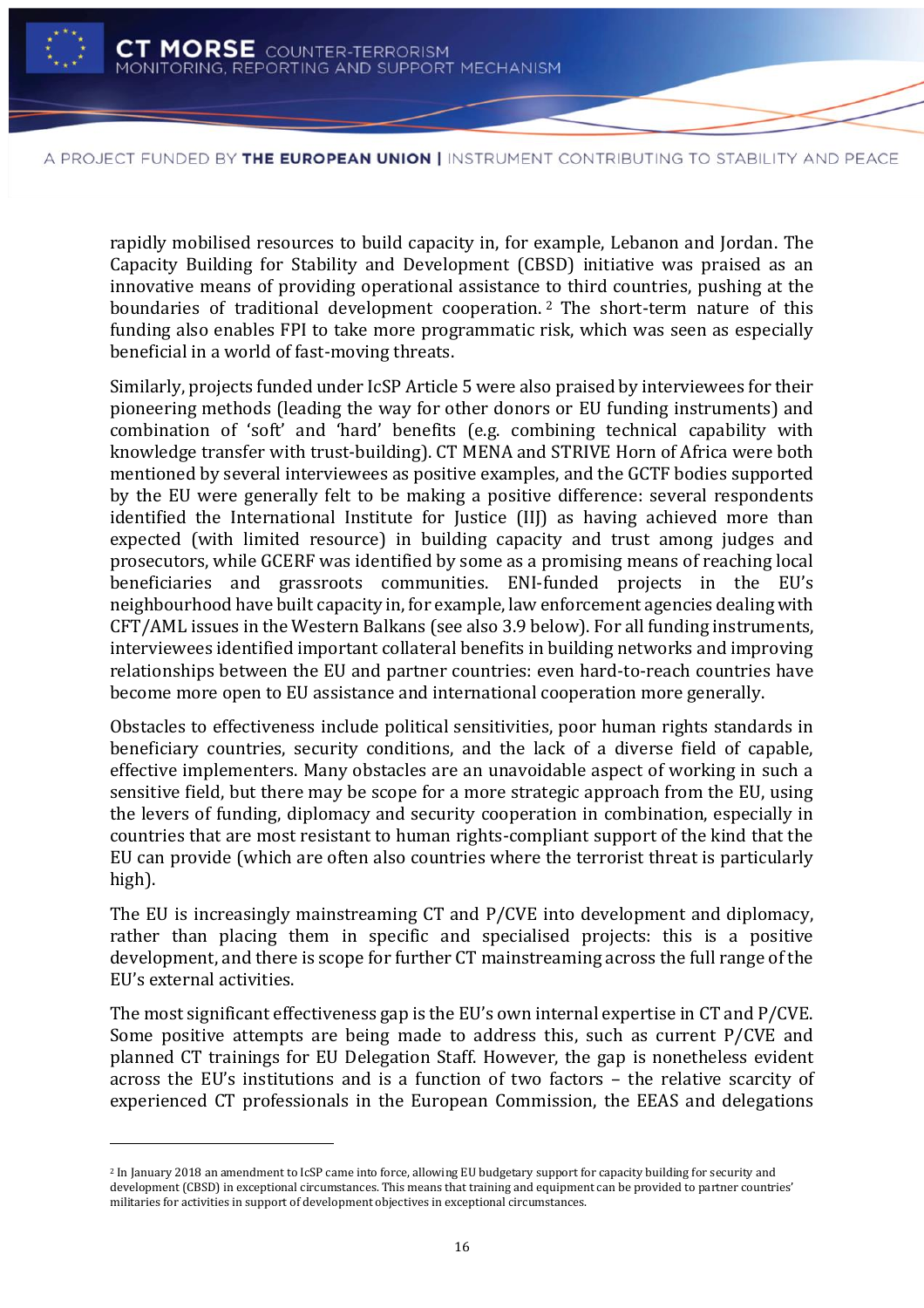

(national CT experts are in high demand in member states), and the high demand for the EU's specialist agencies, notably Europol, Eurojust, and CEPOL. While all three agencies have made important and valued contributions to external assistance, despite this not being their primary mandate, a clear theme of the interviews was that the EU could achieve more externally if the agencies had more resources and a clearer mandate to assist. This is echoed by the references in the 2015 and 2017 Council Conclusions that call for an increased role of the agencies. Much has been achieved on a 'best endeavours' basis, but the esteem in which the agencies are held presents significant opportunities.

**Recommendation 3**: the EU should consider an increased mandate for EU agencies (especially Europol and Eurojust) in external capacity building assistance, beyond the increased operational cooperation foreseen in the 2017 Council Conclusions.

**Recommendation 4:** the EU should consider how its internal CT and P/CVE expertise might be further developed, through training and development in addition to the CT and P/CVE workshops already offered, as well as external recruitment, and more secondments to/from EU member states' CT agencies.

# <span id="page-19-0"></span>**3.5 Efficiency of the EU's Activities**

l

The evaluation looked at overall efficiency, rather than the costs and returns on investment of individual projects. Given the scale of the EU's investments, especially since 2014, and the speed with which these have been developed – itself an indicator of efficiency in mobilising resources – it would be surprising to find a high level of costefficiency across the portfolio. Indeed, one of the benefits of the EU's approach is that it has sufficient resources at its disposal to be rather more experimental and to take on more programmatic risk. Moreover, we found few examples of projects which did not appear to justify their investment, although some interviewees criticised a lack of reporting on the returns on the EU's investment, and a lack of oversight in some beneficiary countries.

Capacity building projects by their nature can seem cumbersome: needs identification is time-consuming, funding decisions require consultation and investigation, and any major action is likely to take years to implement. It was therefore not surprising to hear some, especially in more operational parts of the EU structure, comment on the time and bureaucracy involved in some CT projects (two years to mobilisation in some cases). Where external assistance has emerged from development cooperation, the same mechanisms required to deliver major infrastructure projects (for example) are also being used for CT actions – only the latter tend to need more speed and agility. The PAGODA mechanism, for example, designed to share the burden of risk and oversight with implementing agencies, may be too slow and imprecise for CT and P/CVE activities, and has limited appeal for EU member states, which own most of Europe's CT expertise. Instrument-wide reviews and evaluation have also pointed to inflexible, cumbersome and lengthy processes (including IcSP, ENI and DCI).<sup>3</sup>

<sup>3</sup> See discussions in: External Evaluation of the Instrument contributing to Stability and Peace (2014-mid 2017), Final Report June 2017; External Evaluation of the European Neighbourhood Instrument (ENI) (2014-mid 2017), Final Report Vol !: Main Report June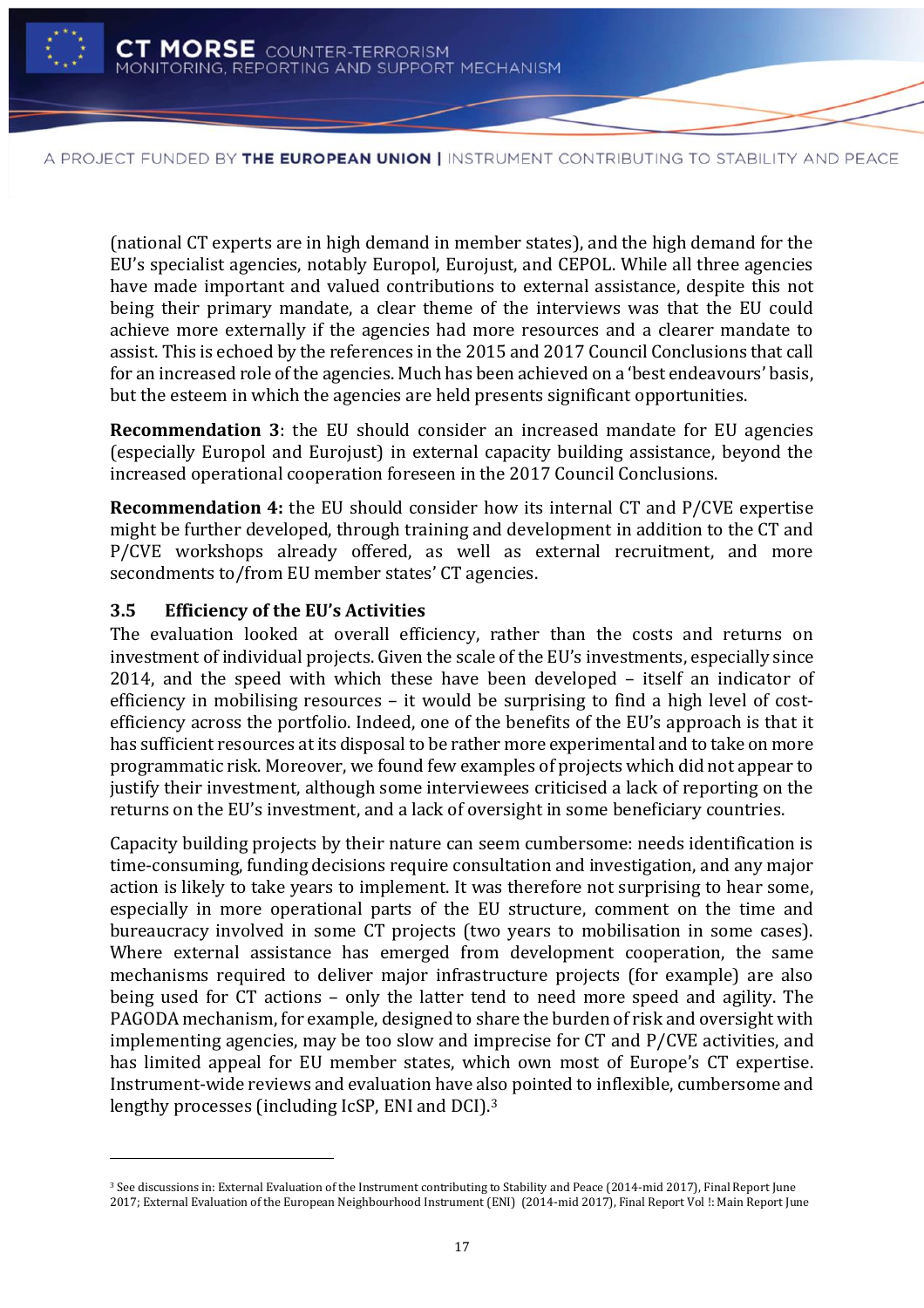

l

A PROJECT FUNDED BY THE EUROPEAN UNION | INSTRUMENT CONTRIBUTING TO STABILITY AND PEACE

However, we also heard that the EU can be agile in CT and P/CVE – in creating CT technical assistance facilities, for example, that can provide short-notice support to beneficiaries, or in using pilot methodology to trial what works in P/CVE and identify interventions that can be scaled up. One of the benefits of piloting and increasing risk tolerance is opportunities to learn lessons which contribute to efficiency: the EU is already doing so, and DG DEVCO has led the field for instance in P/CVE by publishing lessons learned from completed projects. The EU can also bring to bear more flexible funding instruments, notably IcSP Article 3 but also TAIEX. One interviewee summed up the desired goal in an apt metaphor: if the EU's CT capability is an aircraft carrier, strategic and powerful but slow, it should develop the equivalent of helicopters and fast aircraft which it can deploy swiftly and tactically.

That said, one theme of the interviews was a degree of inefficiency in decision-making structures and processes with respect to external CT investments. Those with longer institutional memories commented that inter-service working is now far more efficient and consultative, with effective formal and informal mechanisms and networks. But some still feel a level of frustration with the number of funding instruments, the number of potentially competing centres of decision-making authority, the complexity of decisionmaking processes, variations in how EU delegations and their CT specialists are involved, the potential for lack of coordination with EU member states, and the apparent lack of formal EU strategy on external activity beyond the 2017 Council Conclusions. We do not wish to exceed our brief and make recommendations on EU policy and operational structures, however the EU may want to consider whether strategic direction – what does the EU want to achieve, and how should it marshal its resources to do so? – is sufficiently clear.

One possible consequence of the lack of a controlling centre for CT investment abroad would be over-investment in some priority countries and regions and under-investment in others. This may be happening to a certain extent in MENA, where Tunisia and Lebanon were repeatedly identified as 'donor darling' countries (not just for the EU, but also for EU member states, the US and the UN). Tunisia in particular has experienced a degree of security and development assistance saturation since the Sousse attack. However, we were also told that the structure of IcSP helps mitigate the risks of under-investment: Articles 3 and 5 according to their own distinctive principles can take care of topics, countries and regions which lose out under other funding instruments.

**Recommendation 5**: the EU should continue to use the most flexible funding instruments (such as IcSP Article 3) in CT and P/CVE where appropriate and use more unwieldy instruments to create flexible capabilities such as CT technical assistance facilities. The use of so-called delegated acts, delegating implementation tasks to member state agencies for CT and P/CVE programmes should be reconsidered given the nature of the CT actions and in order to ensure EU ownership and visibility.

<sup>2017;</sup> External Evaluation of the Development Co-operation Instrument (DCI) (2014-mid 2017), Final Report, June 2017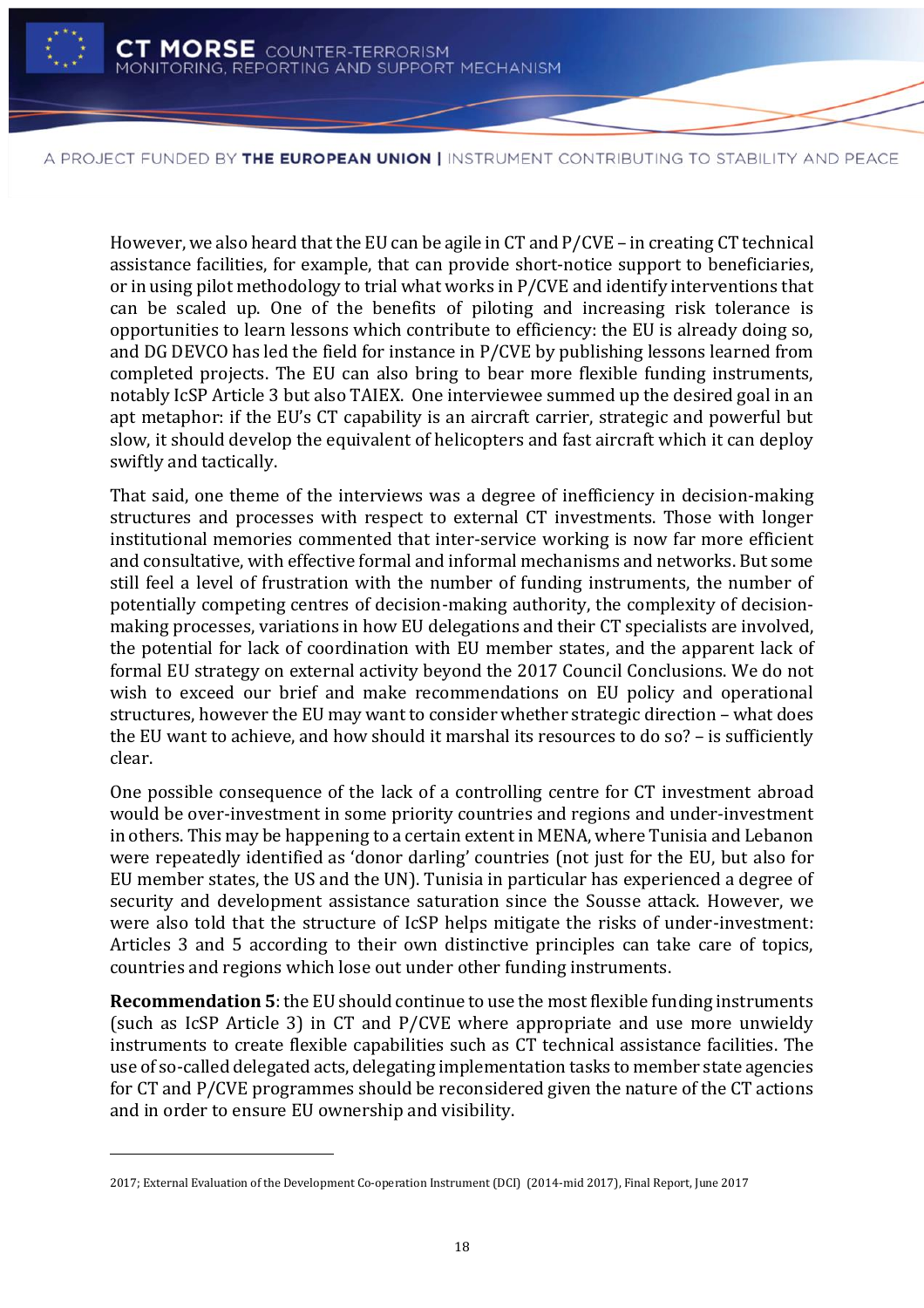

### <span id="page-21-0"></span>**3.6 Sustainability of the EU's Activities**

Will the benefits from the EU's actions evaluated in this study persist or be sustained in the longer term? Given that the EU's activities are so recent – the overwhelming number of projects have only been initiated in the last four years – this cannot yet be answered definitively, although we can make some judgements based on the desired results and theories of change of the interventions, supported by the perceptions of interviewees.

First, investment in enduring institutions is likely to be more sustainable than finite projects. Support to the GCTF-inspired institutions (GCERF, Hedayah and IIJ) was welcomed by most interviewees as a sustainable approach to CT and P/CVE investment, although some commented that benefits would be more sustainable if the EU was able to contribute core funding (which at present it does not). Moreover, most of the EU's investment in CT and P/CVE comes under the broad heading of capacity building, which by its nature is designed to support sustainability by investing in institutions. Some projects, commendably, have sustainability objectives built into their design, and longterm cooperation agreements between EU agencies (Europol, Eurojust and CEPOL in particular) and beneficiary governments are also positive developments in terms of sustainability. We also note that evaluation of ENI-funded interventions (not just in CT and P/CVE) commended its focus on institutional capacity building.

However, some interviewees expressed concern that capacity building activities may, in practice, not contribute to sustainability if the support is inadequately targeted, monitored and evaluated. Turnover of staff in beneficiary organisations, hoarding of training opportunities by powerful and influential beneficiaries, and a lack of follow-up to workshops all serve to undermine sustainability.

**Recommendation 6:** capacity building projects should ensure sustainability and uptake of learning by including preparation and follow-up activities before and after training workshops.

Second, there is a trade-off between innovation and sustainability, evident for example in projects which rely on piloting. An obvious assumption of a pilot project is that it will be discontinued or redirected if unsuccessful or if better options are identified; pilot projects often raise expectations and increase short-term capacity, which may then be disappointed or put at risk. Piloting is particularly beneficial in P/CVE, which is notoriously under-evidenced: the STRIVE Horn of Africa project was designed to use pilot approaches partly in order to build the evidence-base and show 'what works'. <sup>4</sup> But piloting needs to be managed with care. Piloting in CT may be considered more challenging, given the legal, operational and security risks associated with this field, but should not be ruled out.

l

<sup>4</sup> Royal United Services Institute, STRIVE Horn of Africa: Lessons Learned, April 2017.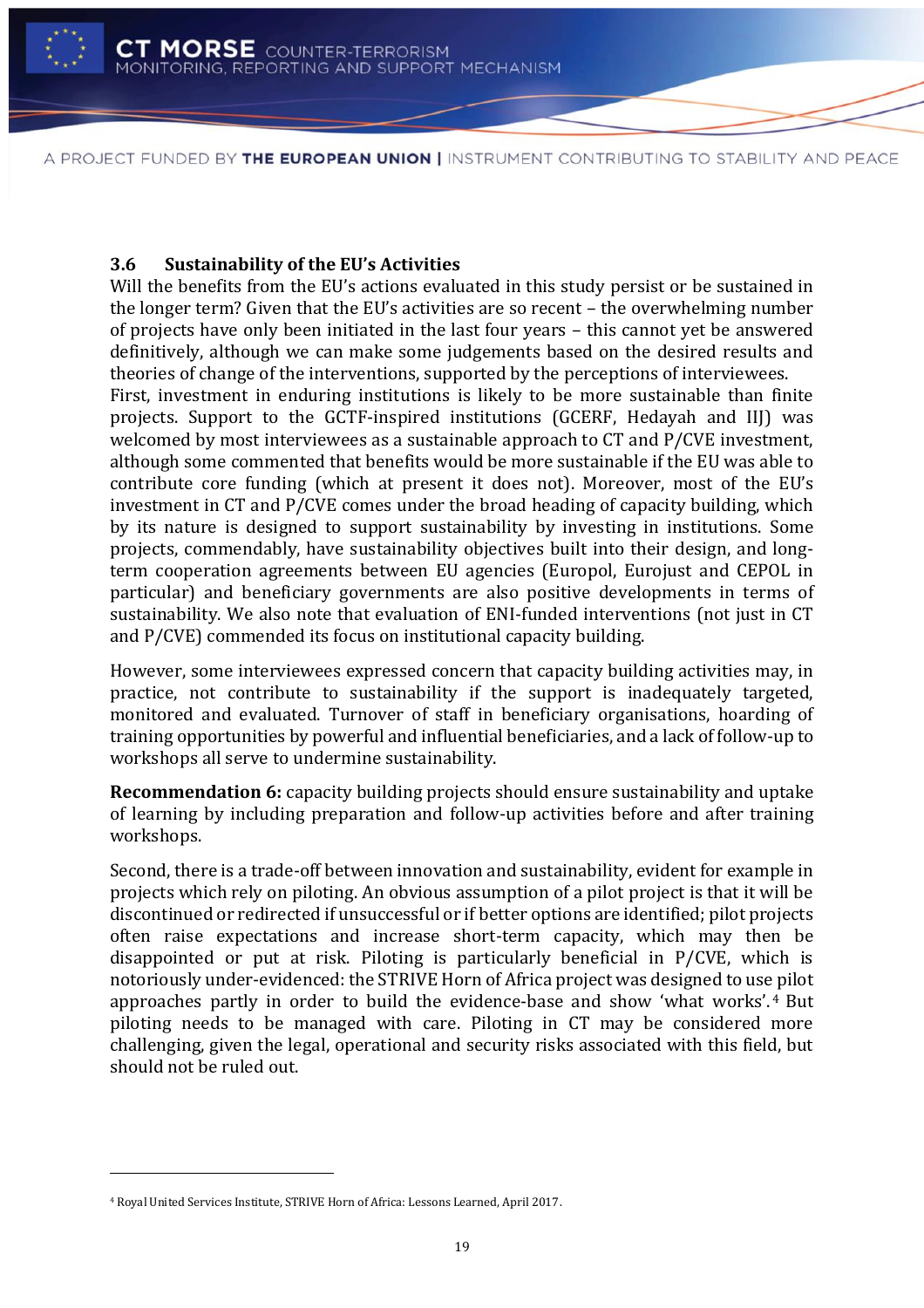

**Recommendation 7:** while piloting should be encouraged, especially in fields like P/CVE which have a weak evidence base, it is not risk and cost-free, and sustainability risks should be explicitly addressed in the design phase.

Third, the prospect or promise of EU assistance and investment may raise expectations among beneficiary governments of financial and material support which may be practically difficult to deliver, or which will inevitably be time bound.

**Recommendation 8:** dialogue between EU institutions and beneficiaries must avoid the risk of raising expectations beyond what the EU can deliver by ensuring maximum clarity over what can be offered to which bodies and under what conditions.

Fourth, the lack of long-term strategic planning for external CT and P/CVE assistance militates against sustainability. The partial eclipse of the 2005 CT Strategy means that officials understandably look to the Council Conclusions for guidance, but these are by their nature reactive rather than strategic. We heard very clear articulations (summarised above under EU Operational and Policy Aims) of what external assistance in this area is intended to achieve and how. However, the EU lacks operational policy clearly setting out strategic guidance for the development and implementation of external CT assistance. In order to ensure sustainability, the EU's external CT and P/CVE assistance needs to led by a clear strategy and advocating an actionable theory of change. To achieve this, the EU should take stock of what it has achieved, and it previous operational policy, building on these to develop an external CT assistance plan for the next stage. This will provide those responsible for external CT and P/CVE assistance with the necessary strategic guidance to deliver sustainability and greater coherence.

**Recommendation 9:** the EU should develop an external assistance CT plan, anchored to a refreshed CT Strategy, and expressing a theory of change that guides all of the EU's activity in this area, together with a monitoring and evaluation framework to assess progress against objectives.

# <span id="page-22-0"></span>**3.7 Added Value of the EU's Activities**

l

What does the EU bring to CT and P/CVE that others (EU member states, and other national and multilateral donors) cannot? The EU's comparative advantage derives from four factors: its access to finance, the diversity of its constituent parts, its political weight, and its perceived independence from national agendas and histories.

The EU's access to finance is an obvious advantage. With external CT and P/CVE-specific projects worth  $\epsilon$ 274 million being underway by the end of 2017, the EU has both the resource and the financial flexibility to fill gaps left by bilateral assistance – whether in terms of 'orphaned' countries, regions or topics, or in areas where global standards and controls are less effective. We note, and support, the findings of the IcSP mid-term review which found that IcSP Articles 3, 4 and 5 "created entry-points and taken risks that other donors could or would not do". 5

<sup>5</sup> P.3, External Evaluation of the Instrument contributing to Stability and Peace (2014-mid 2017), Final Report June 2017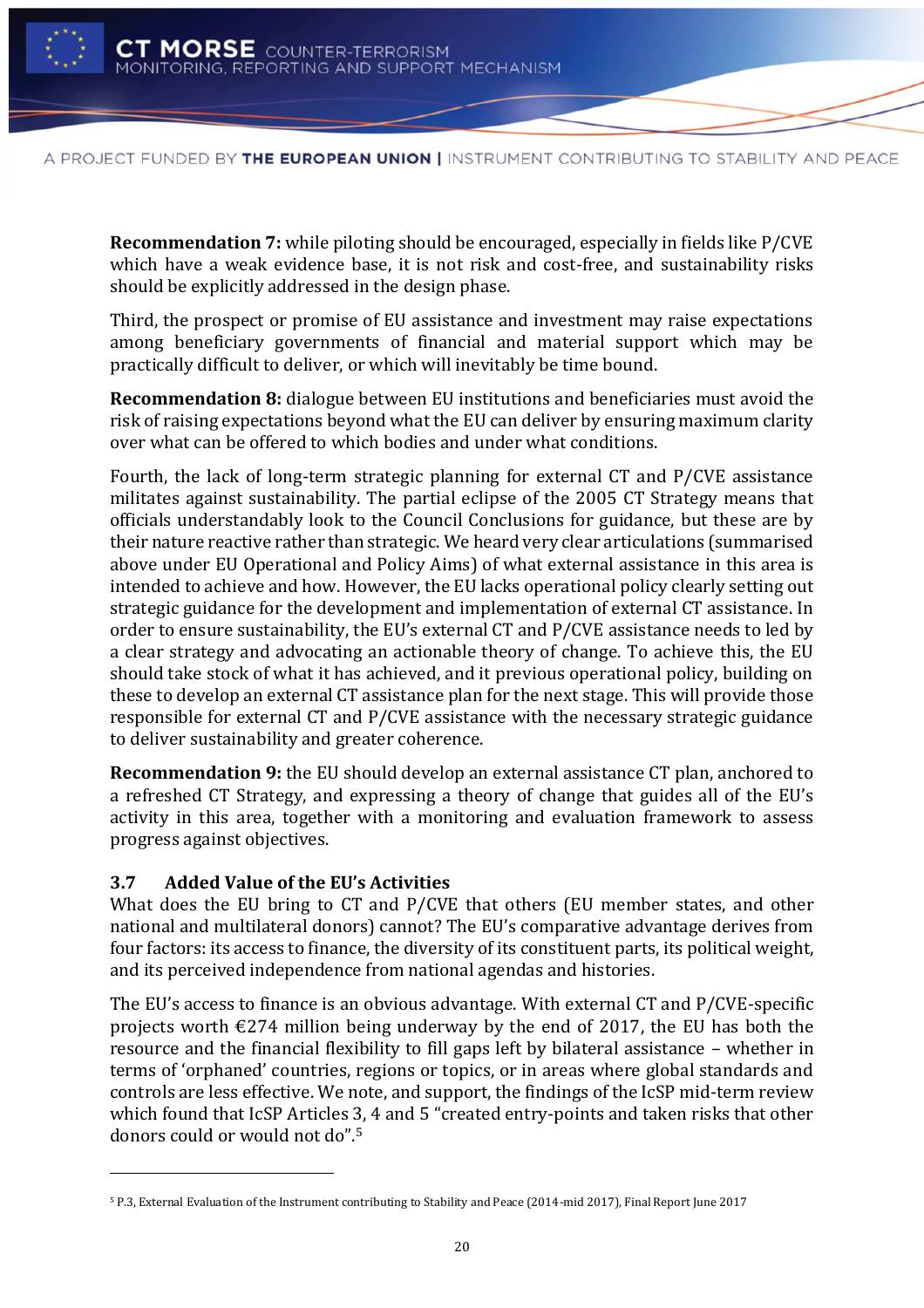

The EU's size and diversity means that it can deploy a very wide range of national expertise, bringing to bear the comparative advantage of different states (in, for example, P/CVE or countering the financing of terrorism) as well as the EU agencies. Although there is more the EU can do to leverage national experts (as opposed to hired consultants), interviewees recognised that it has significant potential to be a recognised and credible contributor to global security. More broadly, we heard that individual EU member states may favour particular approaches, whereas the EU can draw on a greater range, and therefore be more targeted and more sensitive to specific conditions and requirements.

Interviews consistently highlighted the EU's perceived independence as a comparative advantage over EU member states acting independently (and over major non-EU nations). This point is also made in the 2017 review of DCI-funded projects, which found that the "EU is perceived as a reliable dialogue partner, more neutral than individual Member States because it has no national interest to defend or advance but act in the EU common interest"6. Although the former colonial powers for example are often highly active in their spheres of influence, their activities can sometimes be perceived as neo-colonialist and/or animated by vested interests, while the EU is usually perceived to be free of historical and cultural burdens. Moreover, this perception, combined with political weight, enables the EU to be more assertive on human rights principles and gender equality (see 3.10 below).

At the same time, it is important for the EU to recognise the comparative advantage of others. EU member states, for example, may be stronger at short-term, tactical, bilateral assistance. They may also have an advantage in some aspects of CT (especially with respect to capabilities clearly within national competences).

**Recommendation 10:** the proposed plan for the EU's external assistance should articulate the EU's comparative advantage – and its comparative disadvantage vis-à-vis both EU member states and other international donors.

### <span id="page-23-0"></span>**3.8 Coherence of EU Activities**

l

To what extent do the EU's activities evaluated in this study fit together, complementing each other rather than conflicting or duplicating? Analysis of projects and programmes and perceptions of interviewees suggest a mixed picture.

First, the EU has undoubtedly focused on Pursue and Prevent activities, potentially leaving gaps in Protect and Respond (see 3.2.4 above).

Second, although cooperation between agencies has (by common consent) improved significantly in recent years, with in-year and multi-year plans now subject to wide consultation within the EU alongside much stronger informal communication and relationships, there is still scope for competing or overlapping projects: several interviewees referred to two almost identical projects proposed by different DGs in Central Asia, while assistance to Tunisia and Lebanon is viewed by some as having reached saturation levels. Some attributed this to a proliferation of actors within and

<sup>6</sup> P.V, External Evaluation of the Development Co-operation Instrument (DCI) (2014-mid 2017), Final Report, June 2017.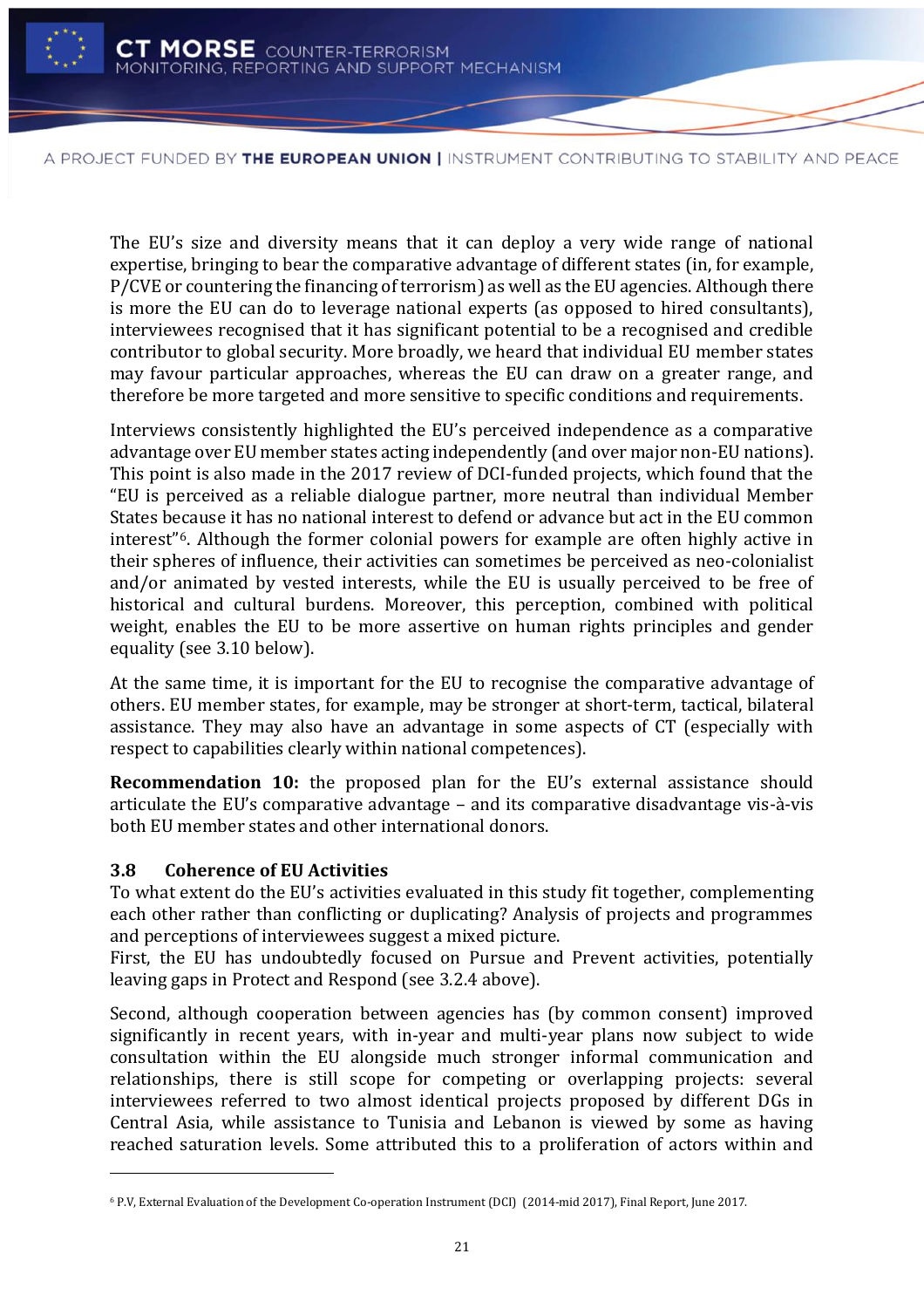

beyond the EU, especially in P/CVE, while others highlighted the number of funding instruments which now support CT and P/CVE outcomes.

Third, there is nevertheless evidence of good planning and coordination in, for example, a reduction in the share of projects funded by IcSP Article 3 in response to greater investment from other funding instruments, and DG DEVCO's focus on the developmentsecurity nexus. Effective CT experts in delegations were seen as particularly important in facilitating coordination.

Fourth, interviewees identified good examples of knowledge sharing, such as workshops focusing on regional or thematic interventions.

Fifth, the biggest challenge is perceived by some to be coordination with EU member states rather than between EU institutions, and this is corroborated by the 2017 review of ENI which concluded that "there is still scope for reinforcing EU added value by increasing the incentives for coordination and division of labour with EU MS and donors". 7

In order to further increase coherence, we suggest that the EU considers developing regional and country level strategies for external CT assistance. This will provide the necessary strategic guidance for the planning and development of external CT and P/CVE activity. Through anchoring individual projects to such strategies, it will help to ensure they build together to deliver the EU's strategic objectives and to avoid duplication or gaps in project implementation.

**Recommendation 11:** EU delegations should be brought into the Commission's planning processes at the programming and needs identification stages of the programming life cycle.

**Recommendation 12:** regional and country strategies should be developed across the geographical scope of the EU's external CT and P/CVE activity, and all projects and programmes should be clearly anchored to these. These could be limited to CT and P/CVE cooperation, or CT and P/CVE could be addressed as part of a broader statement.

**Recommendation 13:** consideration should be given to clarifying of the scope and purpose of the relevant funding instruments in order to increase coherence by reducing competing or overlapping projects, but not a wholesale simplification or consolidation of them.

# <span id="page-24-0"></span>**3.9 Impact of EU Activities**

l

What difference is EU activity evaluated in this study making, now and in the longer-term? Impact is the most difficult dimension to measure, and for many projects it is too early to judge, with data on impact unlikely to be available for ongoing projects and programmes, points reiterated in instrument-wide reviews and evaluations. <sup>8</sup> Nevertheless, we can

<sup>7</sup> External Evaluation of the European Neighbourhood Instrument (ENI) (2014-mid 2017), Main Report June 2017, p. vii.

<sup>&</sup>lt;sup>8</sup> See External Evaluation of the Instrument contributing to Stability and Peace (2014-mid 2017), Final Report June 2017; External Evaluation of the European Neighbourhood Instrument (ENI) (2014-mid 2017), Final Report Vol !: Main Report June 2017; External Evaluation of the Development Co-operation Instrument (DCI) (2014-mid 2017), Final Report, June 2017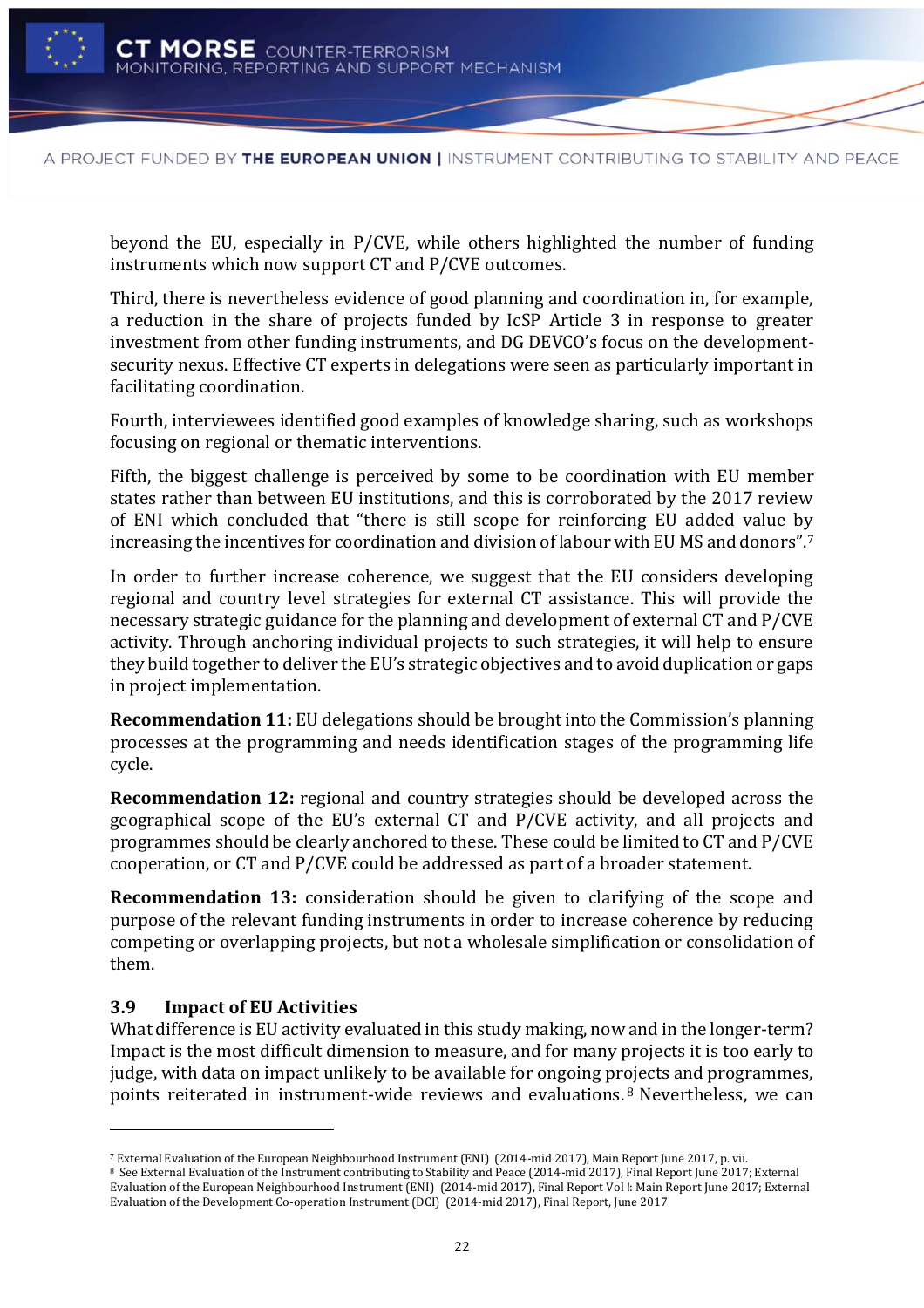

l

A PROJECT FUNDED BY THE EUROPEAN UNION | INSTRUMENT CONTRIBUTING TO STABILITY AND PEACE

make some judgements on effect based on our analysis of project documentation, portfolio data and interviews.

First, there is evidence of projects making a positive and externally recognised difference in more technical areas where change is easier to measure. For example, there is evidence that countries receiving CFT/AML assistance from the EU in the MENA, South-East Asia and Western Balkans regions have come off 'grey lists' kept by the Financial Action Taskforce (FATF): although we have not independently verified whether this is attributable in whole or in part to EU assistance, it was clear to us that interviewees believe that EU interventions played a significant role, and can point to a correlation between impact and EU-funded capacity gains.

Second, there is evidence of countries which have been high priorities for EU assistance achieving notable security gains: Lebanon, for example, was identified as a success story in terms of border and aviation security, judicial capacity, and P/CVE strategy. Again, given that Lebanon is also a priority for other international donors, we cannot be sure that all benefits are attributable to the EU, there appears to be a correlation between EU investment and security benefits.

Third, there is evidence of softer benefits in terms of improved communication and relationships between beneficiaries and the EU: for example, security agencies in the Western Balkans have provided lists of foreign terrorist fighters to Europol, evidence of a high level of trust which may be attributable to interventions as well as diplomacy.

Fourth, and more generally, there is corroboration from mid-term and final reviews of relevant funding instruments, such as ENI and IcSP, that positive impact can be discerned at project/programme level, including in CT and CBRN risk mitigation. <sup>9</sup> Examples available to us included CT CAPRI (Pakistan), STRIVE Horn of Africa, CT Sahel and the EU-UNODC Joint Initiative for Supporting Southeast Asian Countries to Counter Terrorism' project, all funded under Article 5 of the IcSP.

However, it is also clear from interviews and analysis of project documentation that the EU struggles to measure and articulate impact in this area. As one interviewee put it, the EU lacks the right information, the right indicators, and the right conceptual framework (given that security is a public good, and therefore not susceptible to the kind of costbenefit analysis that can be used for other kinds of intervention.) We also note, and agree with, the finding of the IcSP mid-term evaluation that the EU needs to develop better baselines against which to measure progress.<sup>10</sup>

We believe that these issues reflect a need for greater rigour in the EU's strategic planning, needs identification and project/programme formulation. While there is undoubtedly plenty of monitoring and evaluation *activity*, judging by the action documents, reviews and evaluations we have seen, there is sometimes insufficient clarity at the design stage

<sup>9</sup> See for example External Evaluation of the Instrument contributing to Stability and Peace (2014-mid 2017), Final Report June 2017, p.2.

<sup>10</sup> see p.4 See External Evaluation of the Instrument contributing to Stability and Peace (2014-mid 2017), Final Report June 2017;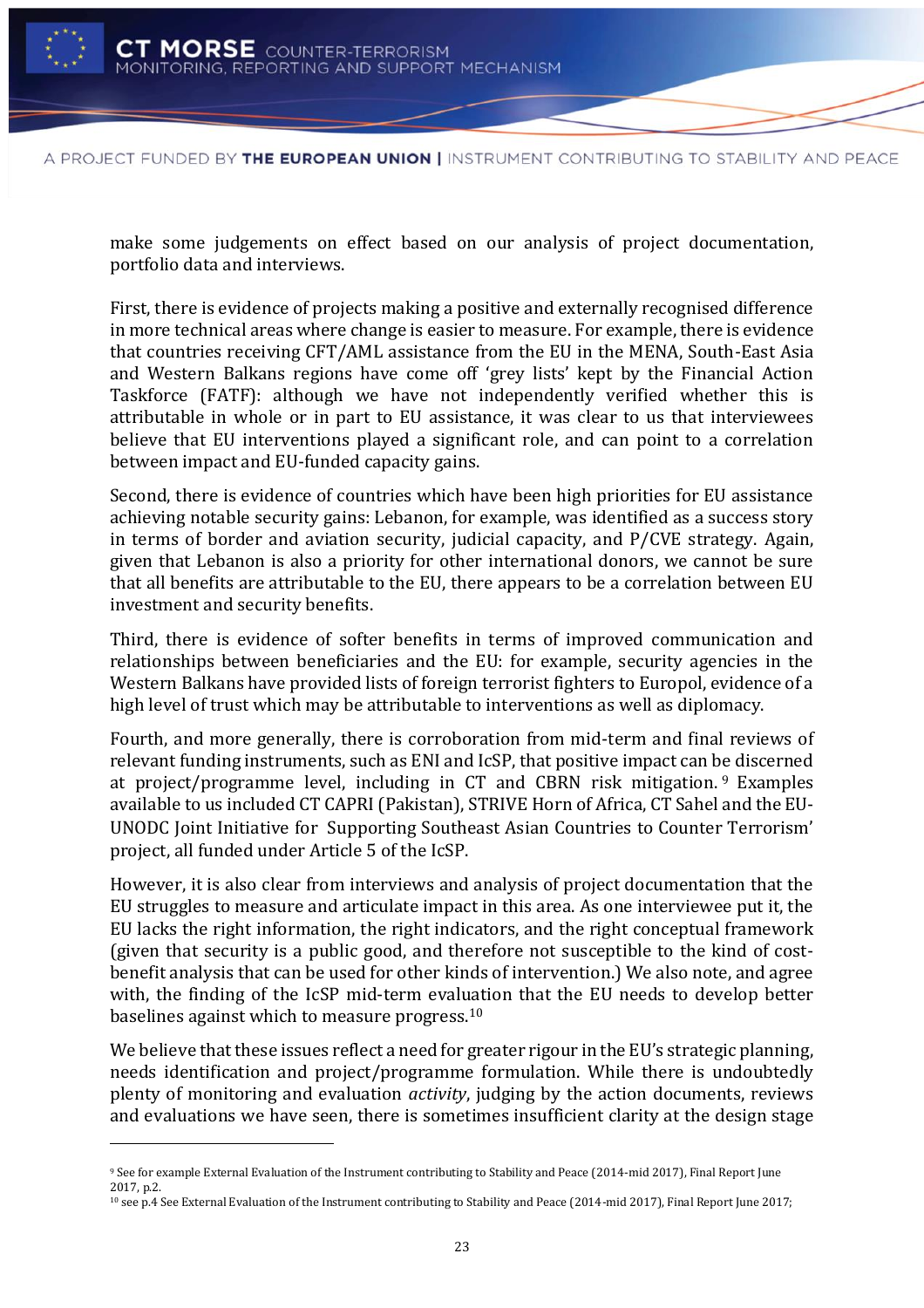

as to what impact the EU is seeking to achieve, an explicit theory of change to show how activities will lead to outcomes and impacts, and how impact will be measured. Even a project like CT MENA, which includes monitoring and evaluation as a distinct workstream, could be clearer about overall aims and desired impact. A CT or P/CVE intervention cannot be effectively evaluated without a clear and specific vision of what it is intended to achieve, both immediately in beneficiary countries and, ultimately, in terms of the EU's own security.

**Recommendation 14**: the EU needs to articulate intended impact at the needs assessment stage and to reflect this more clearly in logical frameworks/results frameworks, and design impact evaluation activities into projects and programmes.

**Recommendation 15:** the EU needs to develop clearer theories of change at the strategic as well as project/programme levels, to explain what it intends to achieve through external activities, and how and why the interventions are expected to work.

# <span id="page-26-0"></span>**3.10 Cross-Cutting Issues**

To what extent has the EU advanced gender equality and delivered interventions that promote human rights principles and norms? As discussed above, one of the EU's comparative advantages is its ability to promote equality and human rights agendas, and there is plenty of evidence that it has sought to do so, especially in the P/CVE field where some EU projects have included dedicated gender programming alongside interventions taking a more gender-mainstreaming approach, such as STRIVE Horn of Africa. Addressing gender issues is an important theme of DG DEVCO's *Operational Guidelines on the Preparation and Implementation of EU Financed Actions Specific to Countering Terrorism and Violent Extremism in Third Countries*. <sup>11</sup> But even in a 'securitised' field such as counter-terrorism, the EU has sought to ensure that due regard is paid to gender issues (such as the importance of promoting gender equality in capacity building workshops). CT MENA, for example, proposes to "ensure Gender Balance/Equal Participation in all committees, workshops etc." and that "Gender Equality will be taken into account in all activities". <sup>12</sup> However, relatively few respondents mentioned gender issues except in relation to P/CVE interventions, which suggests it is not yet in the mainstream of the EU's planning in CT.

**Recommendation 16**: the EU should investigate the need for further awareness raising and monitoring with respect to gender equality in CT.

Moreover, across the CT and P/CVE portfolio it is clear that human rights compliance is at the heart of the EU's approach, in that the implicit logic behind much of its activity is that security objectives cannot sustainably be achieved without maintaining and promoting human rights norms and principles. That said, intervening in highly securitised

l

<sup>11</sup> See for example 'Gendered Approach to CT-P/CVE Projects', p. 40.

<sup>12</sup> CT MENA Inception Report, p. 86.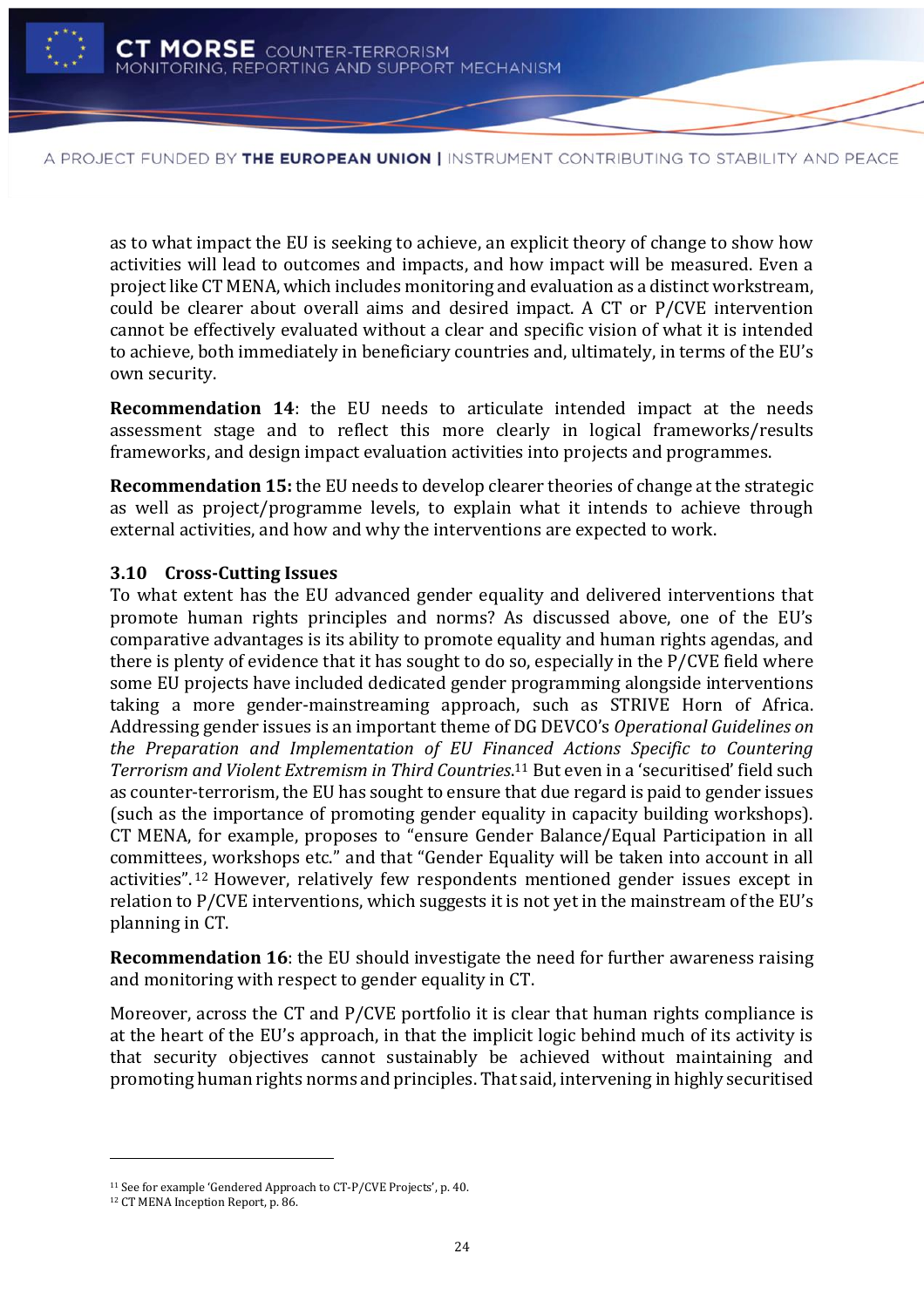

or conflict-affected environments, with political pressure to accomplish swift and compelling effects, always risks doing inadvertent harm.

To address this risk, DG DEVCO developed in 2015 *Operational Human Rights Guidance for EU external cooperation actions addressing Terrorism, Organised Crime and Cybersecurity- Integrating the Rights-Based Approach*. <sup>13</sup> This guidance and accompanying tools are intended to provide a comprehensive practical framework on how to incorporate human rights safeguards in the design, implementation, monitoring and evaluation of EU external actions in the realm of counter-terrorism, the fight against organised crime and the promotion of cybersecurity.

**Recommendation 17:** the EU should action the IcSP mid-term evaluation's finding that 'do no harm' principles need to be explicitly worked into theories of change for CT and P/CVE interventions.<sup>14</sup> The Operational Human Rights Guidance should be adopted as the required standard and toolset by all services.

To what extent does the geographical scope of the EU's activities reflect the terrorist threat? As fig. 4 above shows, around 80% of the EU's activity at the end of 2017 was region-specific, and the rest was global or transregional. The bulk of the regional programming was divided fairly evenly between MENA (23% of expenditure), West Africa (21%) and East/Horn of Africa (17%), with smaller shares for Asia (10%) and the Western Balkans (8%). This distribution reflects not only the terrorist threat, which is particularly acute in the Middle East, South Asia and the Sahel, but also the proximity of the Western Balkans and MENA to the EU's southern and eastern borders. Arguably, East/Horn of Africa receives a relatively high proportion of EU investment given its distance from the EU's borders and the terrorist threat (obviously very high in Somalia and parts of Kenya, but still some way behind Nigeria, Afghanistan, Pakistan, Syria and Iraq). However, this also possibly reflects opportunity and political willingness in Somalia and Kenya especially.

The one region absent from current EU external CT and P/CVE activity is Latin America and the Caribbean, although DG DEVCO is currently planning activities in Trinidad and Tobago, in response to the high incidence of foreign terrorist fighters from that state. This highlights the changing nature of the terrorist threat, and the need for the EU to be flexible in the geographical scope of its external CT and P/CVE activities: regions previously off the CT radar can quickly become hot-spots needing attention. Further, although many terrorist threats have long been transnational in nature, greater mobility and technological developments in communication and finance mean that terrorist groups such as Islamic State can operate with a greater global reach than before. It is therefore important that the EU maintains and potentially expands its global and regional programming.

l

<sup>13</sup> http://ct-morse.eu/wp-content/uploads/2016/01/Human-Rights-Guidance-Tool-ENG.pdf

<sup>14</sup> See External Evaluation of the Instrument contributing to Stability and Peace (2014-mid 2017), Final Report June 2017, p.4.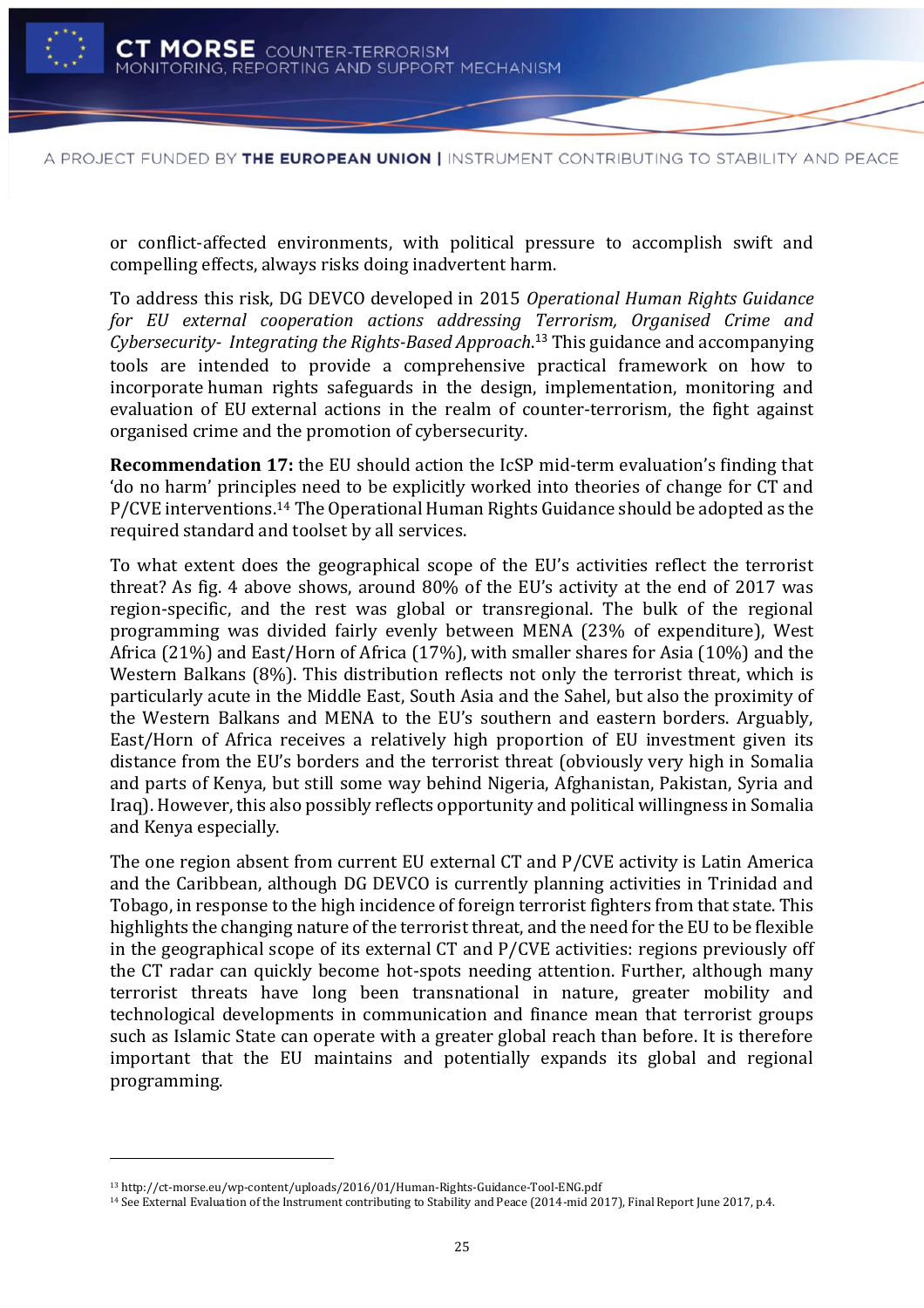

**Recommendation 18:** The EU should remain flexible and agile in the geographical scope of its external CT and P/CVE activity, and be alert to emerging threats or new terrorism hotspots as reported by its agencies, delegations and EU member states, in order to be able to respond quickly and effectively to changing threats.

### <span id="page-28-0"></span>**4. CONCLUSIONS AND LESSONS LEARNED**

# <span id="page-28-1"></span>**4.1 Conclusions**

The EU has become a major actor in CT (including P/CVE) external assistance. This is from a standing start in 2011, and the scale and speed of investment has been impressive. By the end of 2017, according to DG DEVCO analysis, 100 EU-financed projects assessed to be relevant or specific to CT or P/CVE were ongoing, with a total value of  $\epsilon$ 900 million.  $\epsilon$ 274 million of this investment was assessed to be CT and P/CVE-specific. Trends over the past three years have seen an increasing investment across the board, but particularly so in P/CVE actions (both specific and relevant.)

The geographical scope of this activity has also been impressive. In addition to its global actions, the EU's CT and P/CVE external interventions cover around 40 countries in all high-threat regions (MENA, West Africa, East/Horn of Africa, South Asia, Central Asia) and many areas (such as the Western Balkans or parts of South-East Asia) where the threat may be lower, incipient or in abeyance, but significant nonetheless.

In the global South, only Latin America is not covered by CT and P/CVE actions. And while some countries and regions receive particularly high levels of support – Tunisia and Lebanon were frequently mentioned – it is also clear that the funding instruments have been designed to ensure that lower-priority regions, countries and themes are also provided for. We concluded that this is the right approach: the EU succeeds, perhaps more than other donors, in balancing operational priorities and opportunities with comprehensive coverage.

The EU undoubtedly adds value to and complements the bilateral assistance of EU member states and other national and multilateral donors in CT and P/CVE. An almost unique advantage of the EU (shared arguably only by the UN) is its multilateral nature. We concluded that the EU exploits this advantage effectively, but not excessively, in its external assistance. And this advantage is especially helpful in P/CVE, which also plays to the EU's strength in soft power. However, there is perhaps scope to examine how the EU and EU member states can best work together in providing CT and P/CVE assistance, and make the best of comparative advantages.

It goes without saying that the scale of funding and scope of activity are not in themselves measures of effectiveness, let alone impact. However, they should not be discounted in an impact assessment: the EU's ability to mobilise resources on such a scale demonstrates agility and responsiveness, while the geographical scope of its actions speaks of reach.

The difficulties in evaluating impact are well known and, given that almost no projects started before 2011 and relatively few before 2014, it is too soon to say with confidence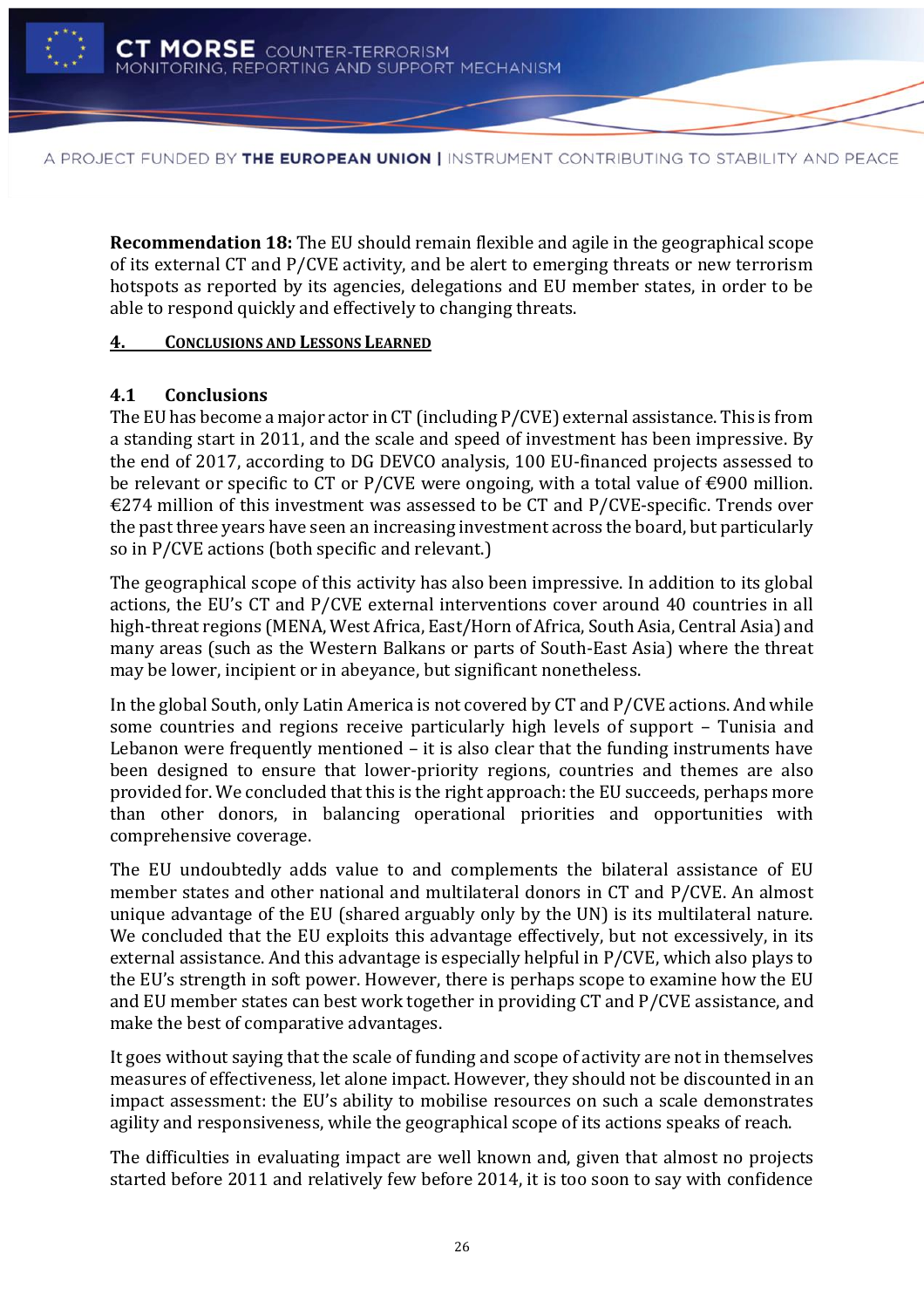

that the EU's impact in this area justifies its expenditure. However, we found some promising evidence at project/programme level and from the perceptions of respondents. For example, there is a correlation between CFT activity and improved national and regional capacity in MENA, Western Balkans and the Horn of Africa which indicates positive impact from the EU's investment. Meanwhile, at specific project level we have seen mid-term reviews and final evaluations that identify positive impacts, and some projects that are not only delivering effectively but have also been innovative and influential.

In addition, the EU's interventions appear to be achieving collateral, 'soft' benefits in addition to the capacity and capability they are designed to build. These soft benefits include improved relationships between officials and decision-makers, facilitation of diplomatic links, and promotion of the EU's values, notably gender equality and the centrality of human rights to CT and P/CVE.

That said, we have concluded that the EU is not making life easy for itself in terms of both evaluating effectiveness and impact and demonstrating that impact to its stakeholders. The EU's projects and programmes are, in general, increasingly well designed and there is evidence that, through trial and error, EU officials and implementing agencies are getting better at design and monitoring. However, there is in general insufficient attention at the needs identification and programme/project design stage to set out what will be evaluated and how. This issue is not unique to the EU and as CT practitioners ourselves we recognise the sensitivities, complexities and uncertainties of working in CT and P/CVE. But a few simple steps – training, awareness, and refinement of processes – will lead to better and easier evaluations. And this in turn will provide evidence for the EU to demonstrate and communicate more powerfully the value that it adds.

The 'Operational Guidelines on the preparation and implementation of EU financed actions specific to countering terrorism and violent extremism in third countries' developed by DG DEVCO in November 2017 are intended to provide guidance to EU staff working in these areas.<sup>15</sup> This is considered an important effort in creating an improved awareness and share some of the experiences gathered from the various actions having been implemented so far. In addition to the above, since 2013 DG DEVCO has organised P/CVE region-specific workshops addressed to EU Delegations, EU member states as well as representatives from local governments and civil society with the aim to increase understanding of P/CVE concepts, terminology and policy, as well as to provide methods, tools and approaches to design and implement P/CVE programmes.

Most external assistance is capacity building of one kind or another – on-demand technical assistance, material assistance (which is problematic in CT, but the EU is making some bold steps forward), and training. We concluded that technical assistance facilities are a very useful model for large-scale programmes in particular, as they can deliver targeted support that combines responsiveness with sustainability. But training programmes will inevitably continue to be the mainstay of much activity in this field and

l

<sup>15</sup> http://ct-morse.eu/wp-content/uploads/2017/11/EU-CT-CVE-guidelines.pdf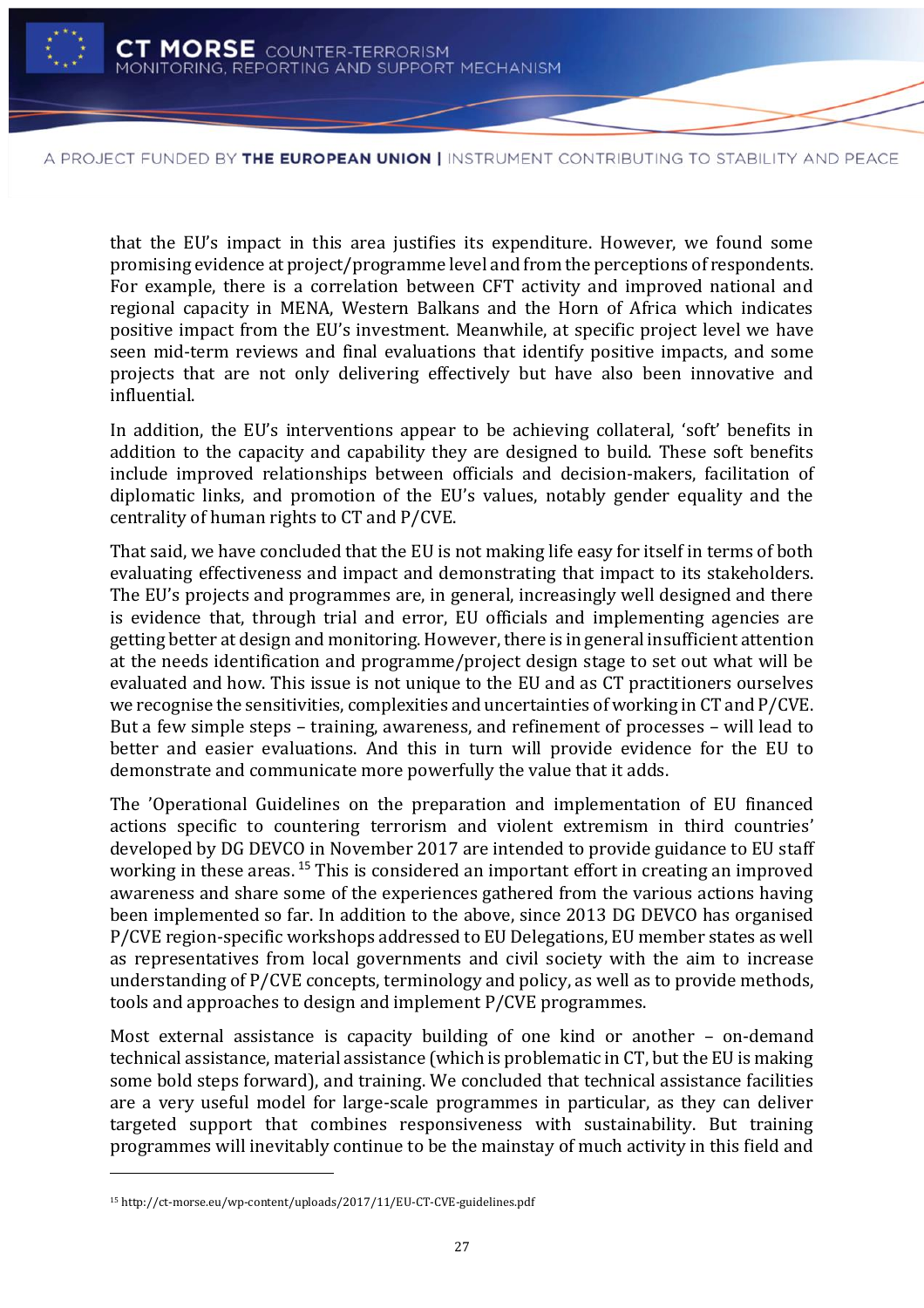

we found a clear recognition among officials that this needs to be properly targeted and supported.

At the strategic level, the EU can also do more to explain what it is seeking to achieve in CT and how external interventions support its strategic aims. Officials across the EU have a very clear concept of their mission in CT and P/CVE, but this appears to us to be tacit rather than explicit knowledge. Moreover, the principal sources of guidance in this area are evidently the Council Conclusions of 2015 and 2017. It is not for us to recommend how the EU manages its strategy and structures, but we conclude that there would be significant benefit in codifying the various sources of direction into a single statement that combines strategic vision with the more tactical direction of the kind expressed in the Conclusions – ideally an external assistance CT plan that is anchored to an updated version of the 2005 CT Strategy. Such a statement would set out what the EU is seeking to achieve in the short, medium and long terms, how it will use its resources and capabilities to do so, and the criteria for success. This would yield benefits for CT and P/CVE external interventions in providing clearer direction to planners, implementers and beneficiaries, and clarify in particular the important relationship between the EU's internal security and its external assistance and development and cooperation activity. It would also identify gaps: our high-level analysis suggests a significant under-investment externally in Protect and Respond capabilities (protection of critical infrastructure, public spaces and iconic sites; emergency service capacity; crisis response). Moreover, the very process of strategy development tends to be productive, and would, we suggest, assist officials in honing their portfolios and maximising the EU's capacity to deliver.

One point on the EU's capacity became clear: the EU benefits from efficient, capable and well-regarded agencies which are in high demand. As the agencies' mandates are internally focused, support to external interventions is as far as we can tell provided on a 'best endeavours' basis. We recommend that this be reconsidered on the grounds that the EU can add even greater value through increased leverage of its internal capabilities. More problematic is the scarcity of CT and P/CVE expertise across EU institutions but particularly in the Commission, the External Action Service and in EU delegations. National CT experts tend to be in high demand from their home countries' institutions, so EU institutions are competing in a buyer's market. For this reason, EU policy makers need to consider how to develop more in-house CT expertise, on the assumption that EU member states will wish to retain their national experts.

Although the EU's ability to muster finance is very impressive, the structure of funding instruments and EU organisations working on CT and P/CVE is complex. Some respondents argued that they should be simplified. However, we would suggest that the benefits of simplification are in tension with another imperative, which is to mainstream CT and P/CVE across the EU's external assistance portfolio. In other words, rather than having fewer instruments and directorates, mainstreaming would place CT and P/CVE on everyone's agenda. A mainstreaming approach seems to us to have significant benefits, not only in potentially increasing even further the resources and capabilities available to CT and P/CVE, but also in aligning CT and P/CVE to the EU's wider development and diplomacy objectives. In addition, the current structure of instruments also creates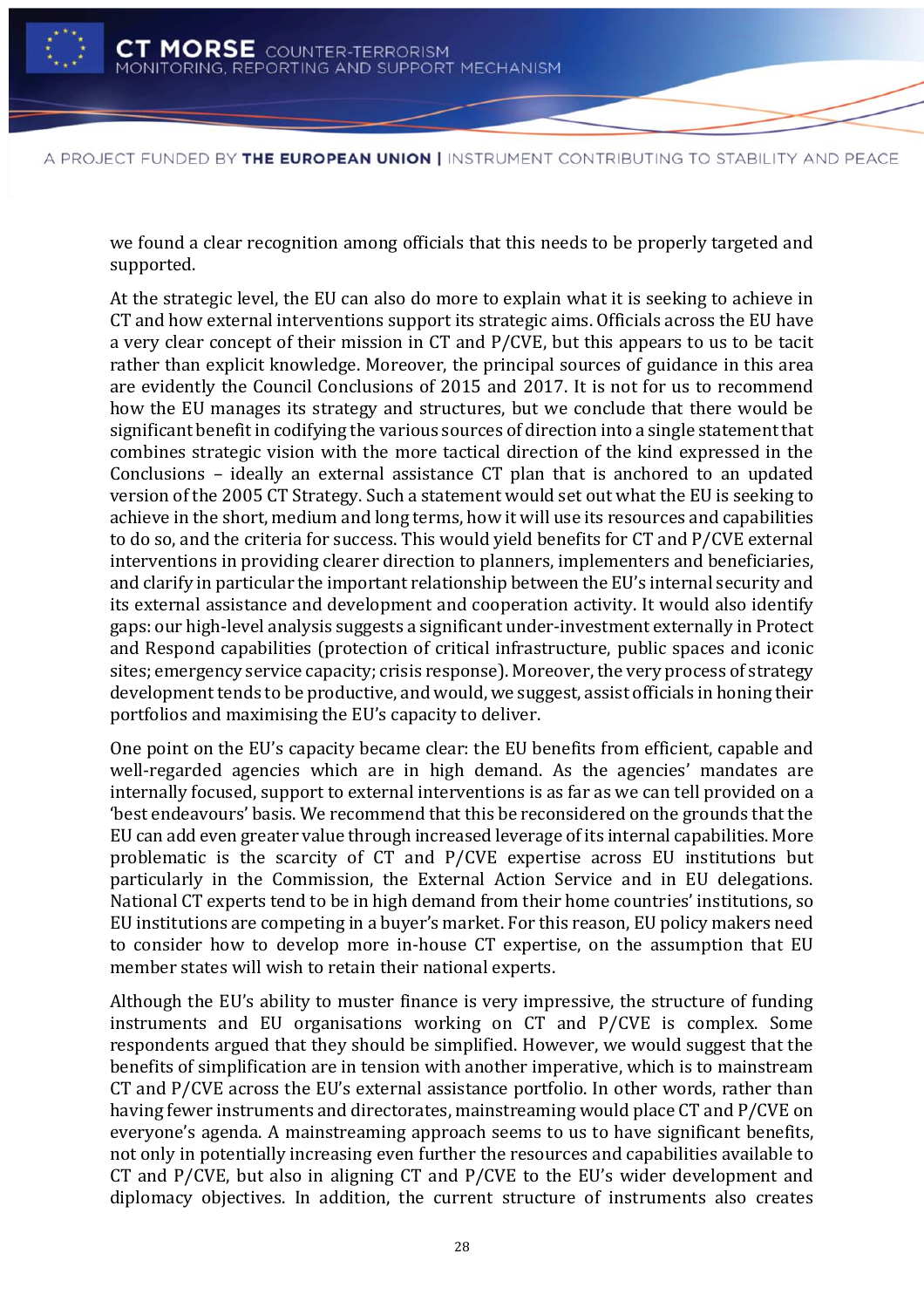

'variable geometry' which supports diverse approaches: while some instruments are heavy and long-term, and therefore good for sustained, large-scale investment; others are nimble and short-term, and useful for short-term, tactical responses. There are clear benefits from having a range of instruments available.

# <span id="page-31-0"></span>**4.2 Lessons Learned**

This review identified some broad lessons that have been learned in terms of programme identification, design and delivery:

- i. Building the capacity of institutions (national, regional and multilateral) and community resilience to violent extremism is likely to support sustainability objectives;
- ii. Comprehensive and well-evidenced regional and national strategies are essential to guide needs identification and investment decisions;
- iii. Coordination and collaboration on external CT and P/CVE activities between EU services is best achieved by combining formal structures with informal networks;
- iv. Effective capacity building requires sustained activity, targeted on the appropriate beneficiaries – not just workshops delivered with minimal preparation and followthrough;
- v. Innovation is highly desirable, especially in fields like P/CVE which are known to have a low evidence-base. However, the tension between innovation and programmatic risk tolerance on the one hand, and sustainability on the other, needs active management: it is easy to raise expectations which are then disappointed, and create capacity which then becomes unsupported.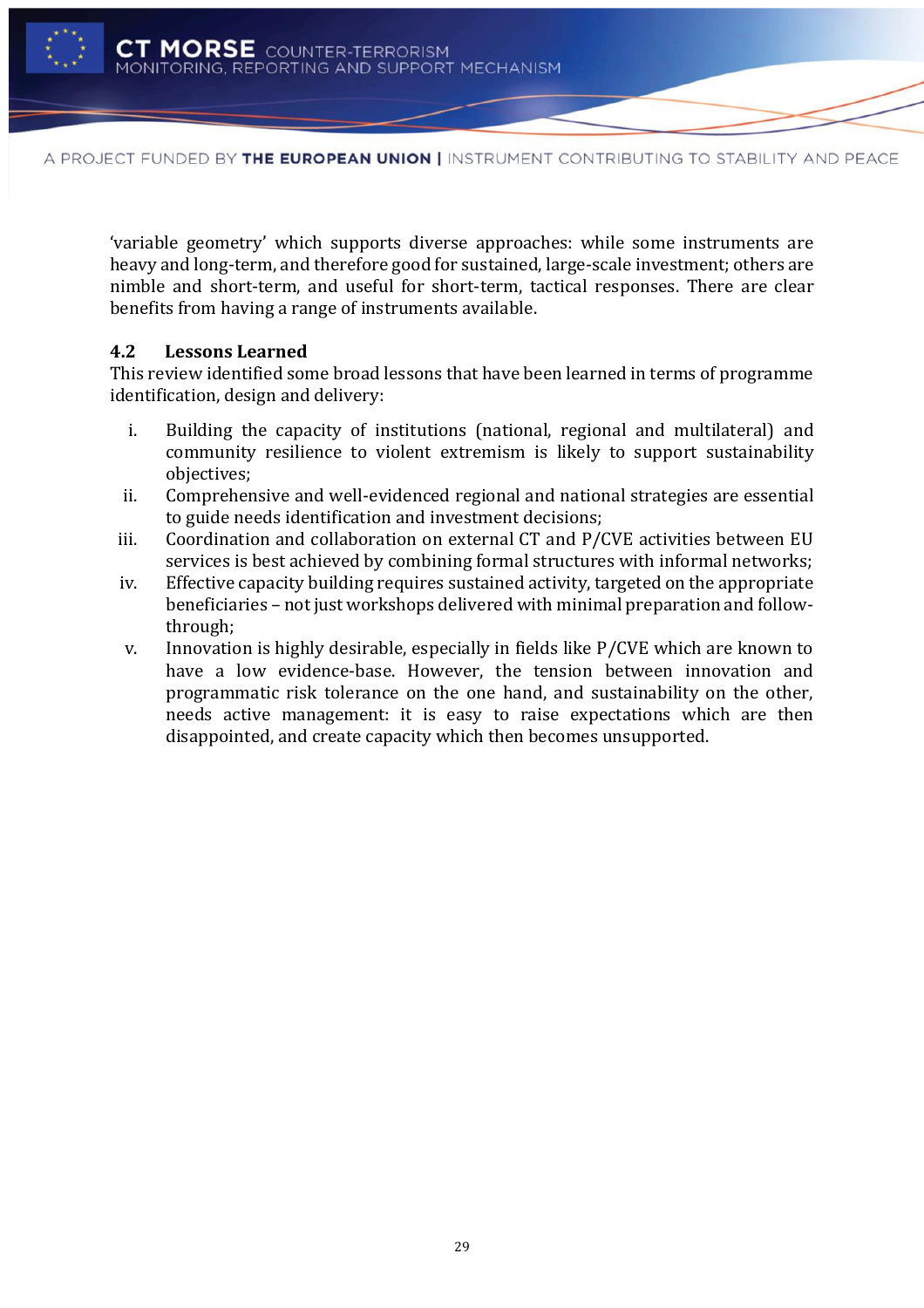

### <span id="page-32-0"></span>**ANNEX A: DOCUMENTARY SOURCES**

Brett, Julian and André Kahlmeyer, Evaluation Report: Strengthening Resilience to Violent Extremism – STRIVE (Horn of Africa), 23 January 2017

Council of the European Union, Council conclusions on counter-terrorism, 9 February 2015

Council of the European Union, Council Conclusions on EU External Action on Counter-Terrorism, 19 June 2017

Council of the European Union, EU Action Plan on combating terrorism, 17 January 2011

Council of the European Union, The European Union Counter-Terrorism Strategy, 30 November 2005

European Commission (Service for Foreign Policy Instruments), External Evaluation of the Instrument contributing to Stability and Peace (2014 – mid 2017). Final Report, June 2017

European Commission, Commission Staff Working Document, Comprehensive Assessment of EU Security Policy, 26 July 2017

European Commission, Communication from the Commission to the European Parliament, the Council, the European Economic and Social Committee and the Committee of the Regions: The European Agenda on Security, 28 April 2015

European Commission, External Evaluation of the 11th European Development Fund (EDF) (2014 – mid 2017): Final Report, June 2017

European Commission, External Evaluation of the Development Co-operation Instrument (2014 – mid 2017): Final Report, June 2017

European Commission, External Evaluation of the European Instrument for Democracy and Human Rights (2014 – mid 2017): Final Report, June 2017

European Commission, External Evaluation of the European Neighbourhood Instrument (ENI) (2014 – mid 2017), June 2017

European Commission, Mapping Study on EU Counter-Terrorism and Preventing/Countering Violent Extremism Activities 2017

European Commission, Operational Guidelines on the Preparation and Implementation of EU Financed Actions Specific to Countering Terrorism and Violent Extremism in Third Countries, 2017

European Commission, Service Contract No. IFS Instrument For Stability, IFS/2017/ 387-290: Counter Terrorism: EU Support to the Counter Terrorism Associated Prosecution Reform Initiative (CAPRI), n.d.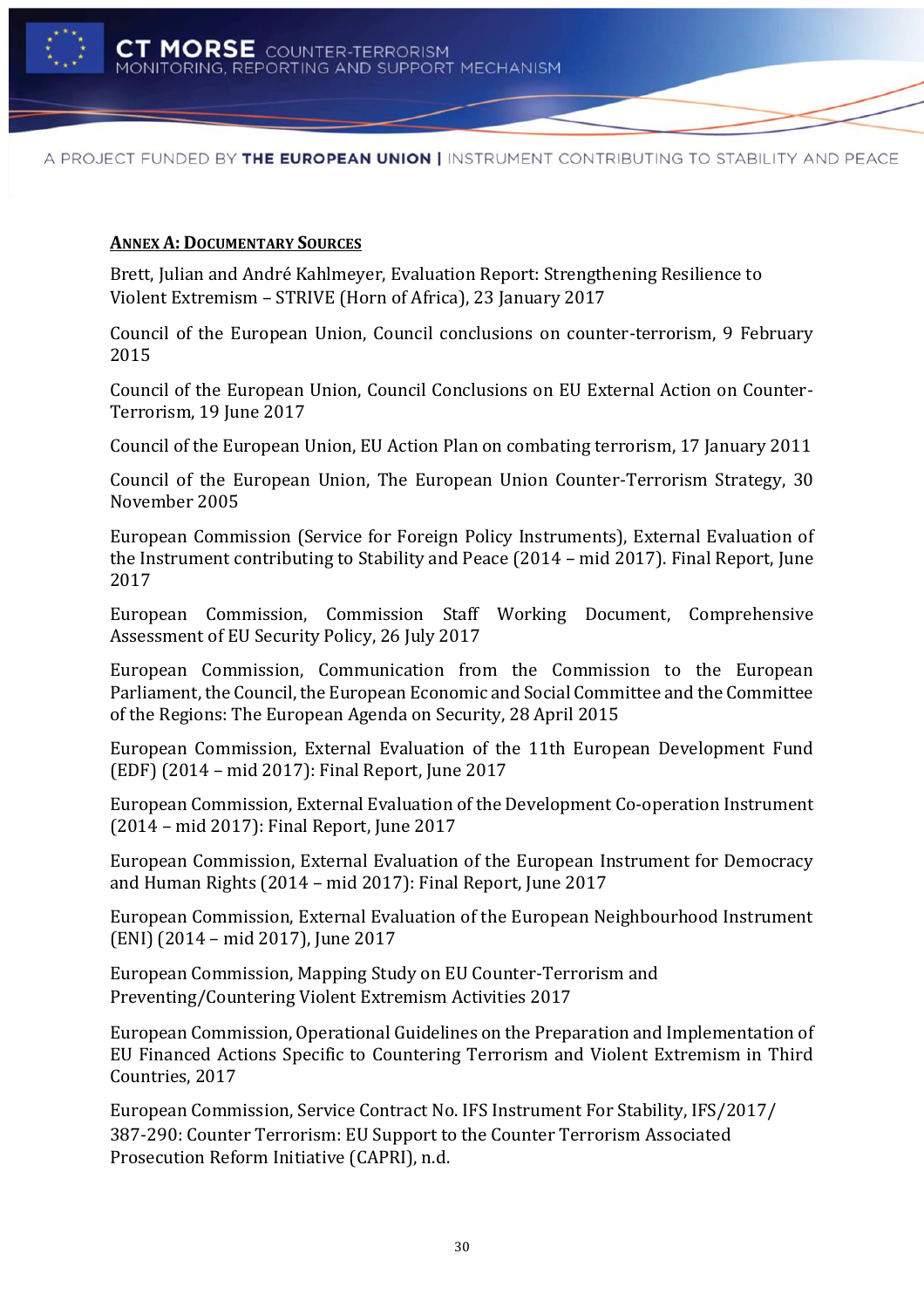

European Union, Shared Vision, Common Action: A Stronger Europe. A Global Strategy for the European Union's Foreign And Security Policy, June 2016

Expertise France, Counter Terrorism in the Middle East and North Africa (CT MENA): Inception Report, 11 April 2018

Reitano, Tuesday, Final Review of the CT Sahel Project, December 2015

Royal United Services Institute, STRIVE Horn of Africa: Lessons Learned, April 2017

The African Center for the Study and Research on Terrorism (ACSRT), Final Narrative And Financial Report of the European Union Commission (EUC) Funded Project To Support The Fight Against Terrorism In The African Continent: "Strengthening ACSRT and the AU Focal Points Structure under the Counteracting Global and Trans-National Threats"

United Nations Office On Drugs And Crime Vienna, Final independent project evaluation of the Sub-programme on Counter-Terrorism: East and Southeast Asia Partnership on Criminal Justice Responses to Terrorism